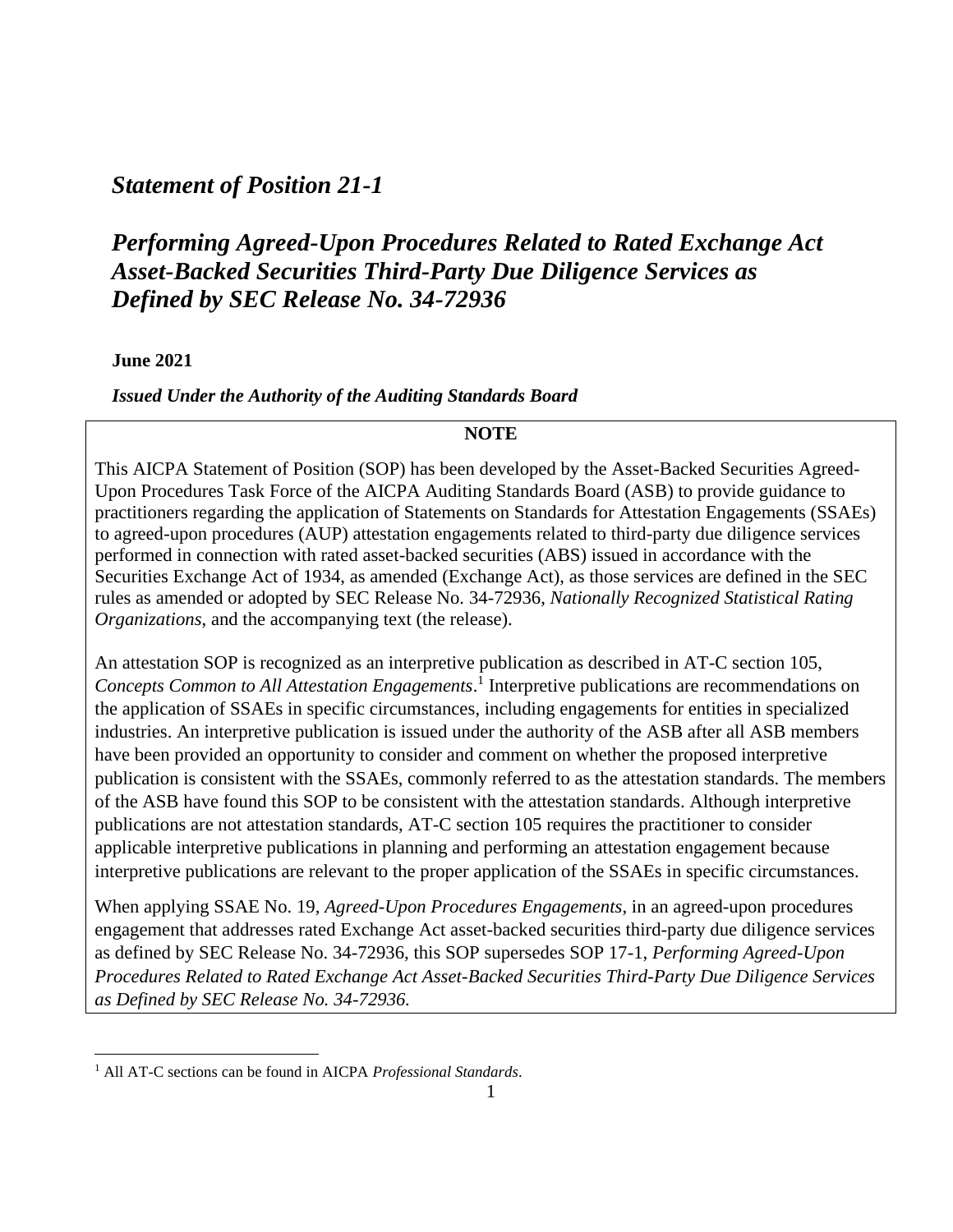## **Why SOP 17-1 Has Been Superseded**

In December 2019, the AICPA Auditing Standards Board issued Statement on Standards for Attestation Engagements (SSAE) No. 19, *Agreed-Upon Procedures Engagements* (SSAE No. 19), which supersedes AT-C section 215 of SSAE No. 18, *Attestation Standards, Clarification and Recodification*, and amends certain provisions of AT-C section 105, *Concepts Common to All Attestation Engagements*. SSAE No. 19 is effective for agreed-upon procedures reports dated on or after July 15, 2021, with early implementation permitted. SOP 17-1 has been revised to reflect the changes to agreed-upon procedures engagements introduced by SSAE No. 19, and is now being issued as SOP 21-1.



Copyright © 2021 by

American Institute of Certified Public Accountants, Inc. New York, NY 10036-8775

All rights reserved. For information about the procedure for requesting permission to make copies of any part of this work, please e-mai[l copyright-permissions@aicpa-cima.com w](mailto:copyright-permissions@aicpa-cima.com)ith your request. Otherwise, requests should be written and mailed tothe Permissions Department, 220 Leigh Farm Road, Durham, NC 27707-8110.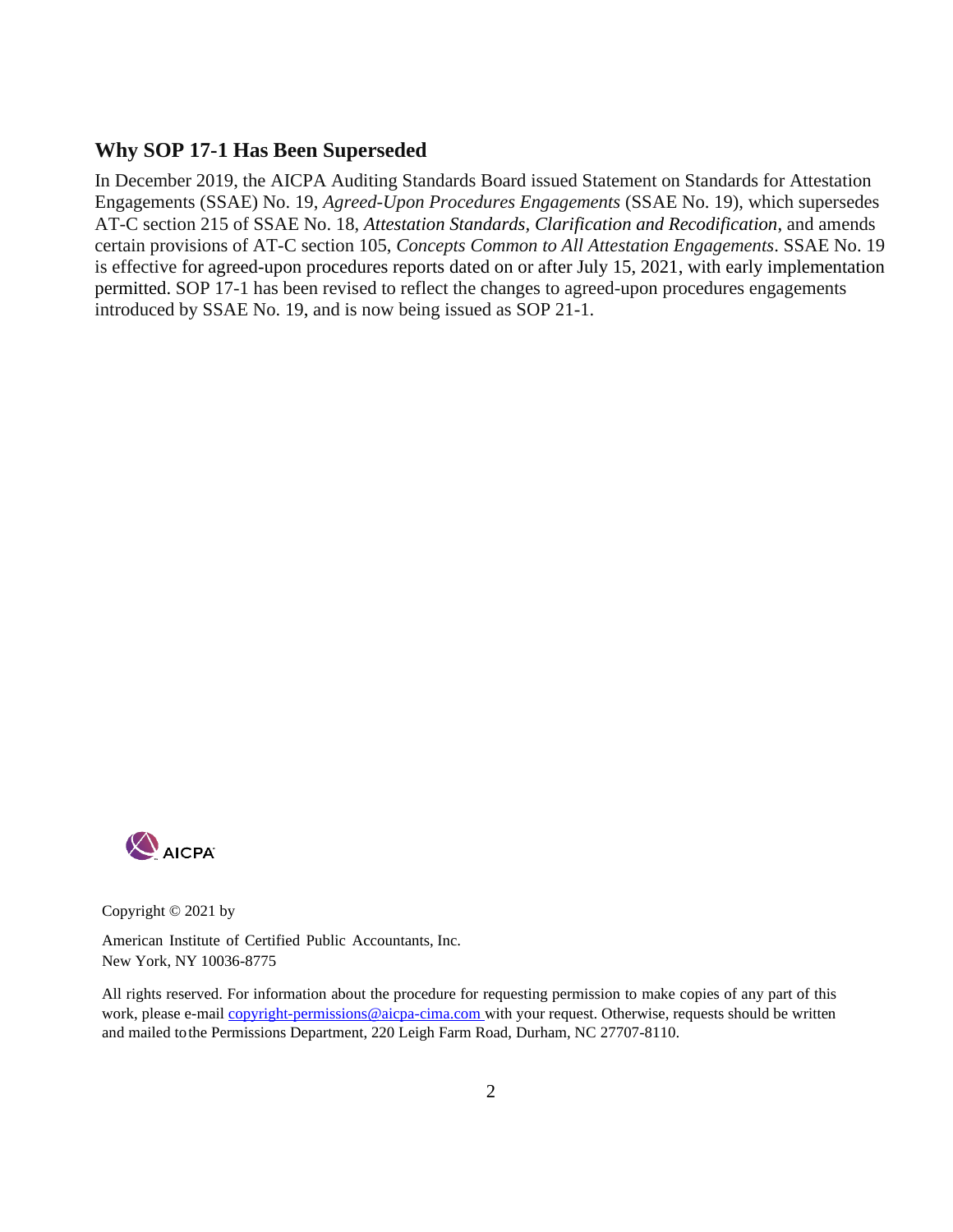# **TABLE OF CONTENTS**

| Statement in the Report That the Practitioner Did Not |  |
|-------------------------------------------------------|--|
|                                                       |  |
|                                                       |  |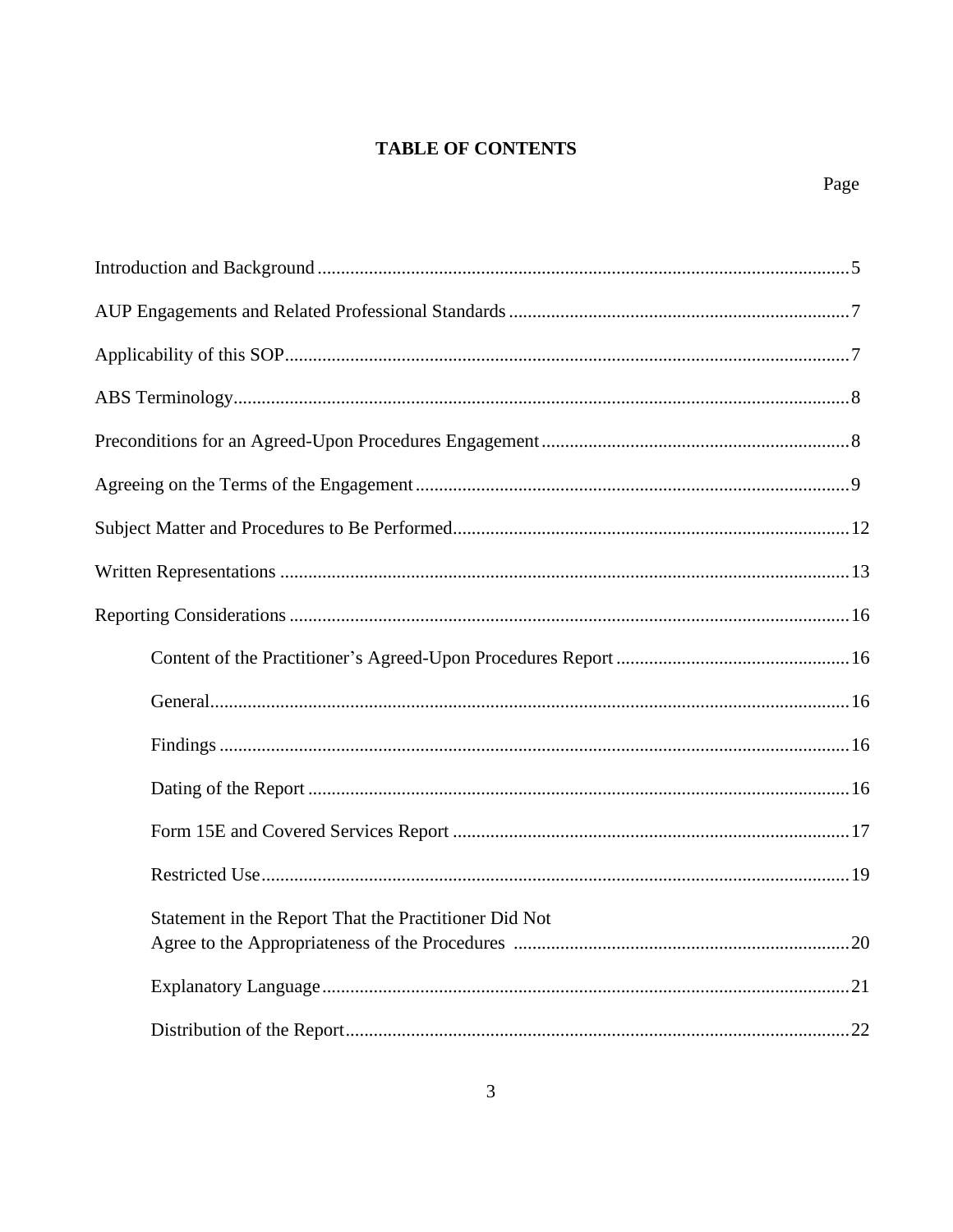| Disclosure That Practitioner Performed Procedures on Preliminary Subject Matter22 |  |
|-----------------------------------------------------------------------------------|--|
|                                                                                   |  |
|                                                                                   |  |
|                                                                                   |  |
|                                                                                   |  |
|                                                                                   |  |
|                                                                                   |  |
|                                                                                   |  |
|                                                                                   |  |
|                                                                                   |  |
|                                                                                   |  |
|                                                                                   |  |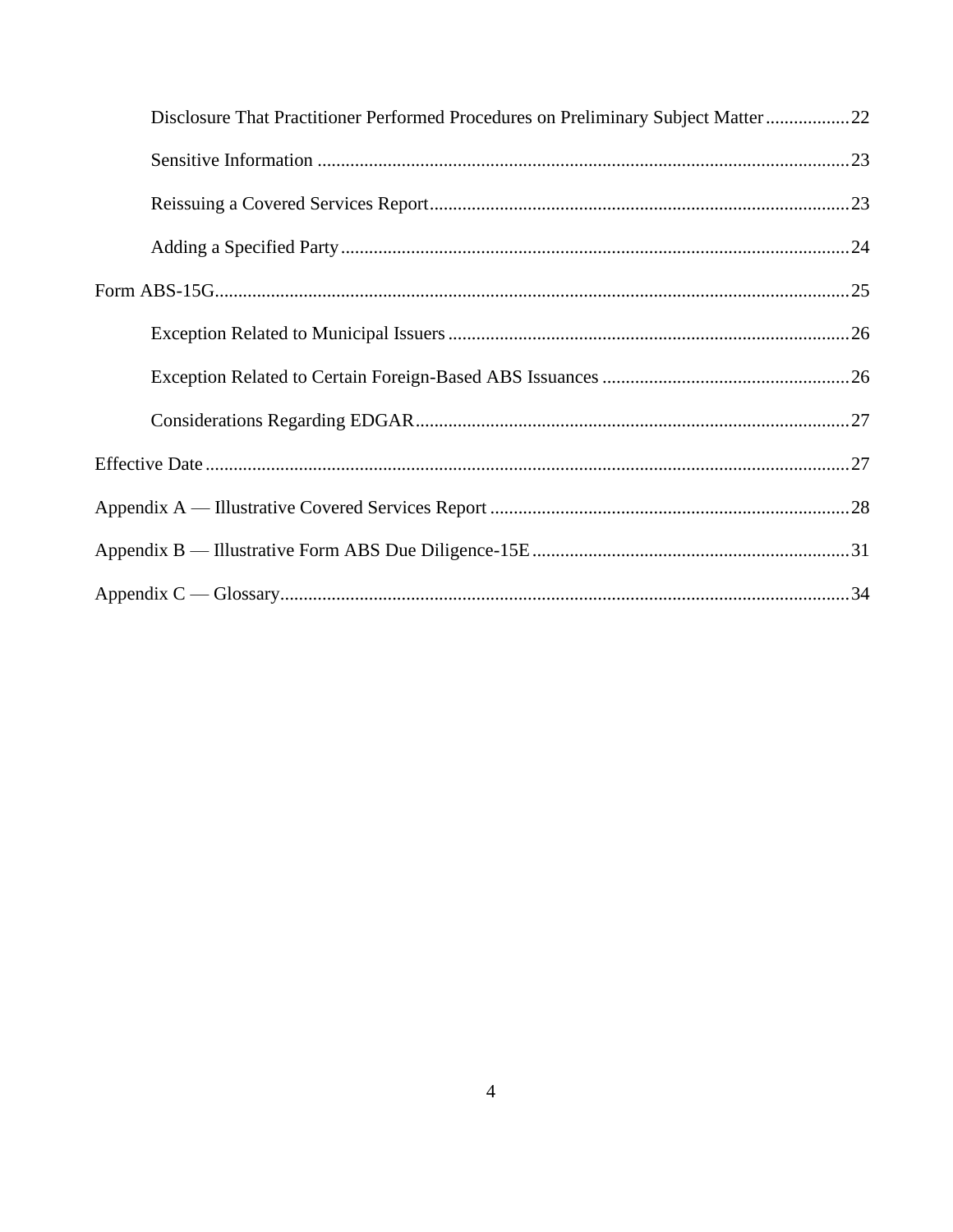## **Introduction and Background**

**1.** This Statement of Position (SOP) provides practitioners with guidance and considerations for performing agreed-upon procedures (AUP) engagements related to rated asset-backed securities (ABS) issued in accordance with the Securities Exchange Act of 1934, as amended (Exchange Act), when those AUP engagements fall within the definition and scope of *third-party due diligence services* (hereinafter referred to as "covered services") as defined in the SEC rules as amended or adopted by SEC Release No. 34-72936, *Nationally Recognized Statistical Rating Organizations*, and the SEC Release No. 34-72936 accompanying text (the release). The release adopts SEC Rules 17g-10 and 15Ga-2; amends Form ABS-15G, *Asset-Backed Securitizer Report Pursuant to Section 15G of the Securities Exchange Act of 1934*; provides nonauthoritative narrative on the rule changes; and adds Form ABS Due Diligence-15E, *Certification of Provider of Third-Party Due Diligence Services for Asset-Backed Securities* (Form 15E).

**2**. This SOP addresses the following topics when the practitioner is engaged to perform covered services in accordance with Statements on Standards for Attestation Engagements (hereinafter referred to as "the attestation standards"):

- *a.* AUP engagements and related professional standards
- *b.* Applicability of this SOP
- *c.* ABS terminology
- *d.* Preconditions for an agreed-upon procedures engagement
- *e.* Agreeing on the terms of the engagement
- *f.* Subject matter and procedures to be performed
- *g.* Reporting considerations
- *h*. Written representations
- *i.* Effective date

**3.** Practitioners have commonly performed AUP engagements related to securitization transactions. Generally, securitization transactions are structured financings in which the cash flows and related risks (for example, credit, prepayment, and liquidity risk) of a pool of financial assets are redistributed by the issuance of new securities backed by the same financial asset or pool of financial assets. The securities are commonly referred to as ABS.

**4.** In 2014, the SEC issued the release with an effective date of June 15, 2015, for third-party due diligence services. In response to the SEC's initial proposal, commenters noted that relevant AUP engagements performed by practitioners generally include one or more of the following procedures: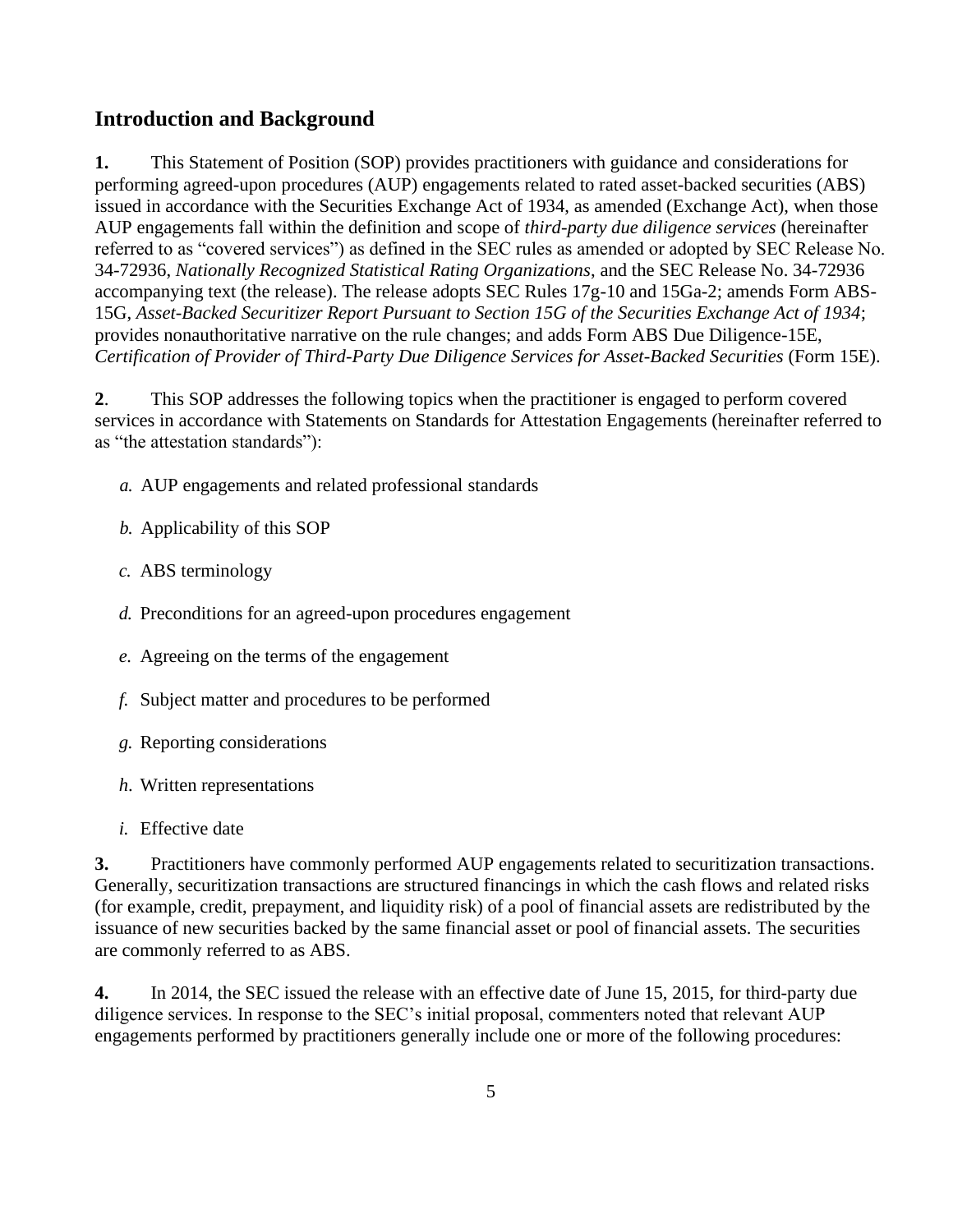- *a.* Comparing a loan tape (data file) to the loan file, other sources, or both
- *b.* Recalculating projected future cash flows of the securitized assets and the ABS
- *c.* Performing procedures that address other information included in the ABS offering document(s)

**5.** In the release, the SEC states that "comparing the information on a loan tape with the information contained on the hard-copy documents in a loan file is an activity that falls within the definition of due diligence services in Rule 17g-10 because the work undertaken involves reviewing the accuracy of the information or data about the assets provided, directly or indirectly, by the securitizer or originator of the assets." In this SOP, these procedures are referred to as "covered services" and the practitioner's AUP report that includes these covered services is referred to as the "covered services report."

**6.** In the release, the SEC indicates that the procedures set forth in items (*b*) and (*c*) in paragraph 4 of this SOP performed as part of an AUP engagement and for the purpose referenced in the release are not commonly understood as being due diligence services. Accordingly, such services are not covered services and, therefore, are not within the scope of this SOP.

**7.** When a practitioner performs covered services and issues a covered services report, Rule 17g-10 and the related release identify the following requirements and conditions:

- *a.* The issuer, sponsor, or underwriter of any rated ABS will make publicly available the findings and conclusions of any covered services report obtained by the issuer, sponsor, or underwriter. The release indicates that the disclosure of the findings and conclusions includes, but is not limited to, disclosure of the criteria against which the assets were evaluated, and how the evaluated assets compare to those criteria, along with the basis for including any assets not meeting those criteria. This is accomplished by the issuer, sponsor, or underwriter including such information in a Form ABS-15G, which the issuer, sponsor, or underwriter is required to furnish to the SEC through the Electronic Data Gathering, Analysis, and Retrieval (EDGAR) system at least five business days before the first sale of the rated ABS (assumed to be the pricing date).
- *b.* Any provider of covered services is required to complete Form 15E. Form 15E requires information about the covered services performed (Item 4 of Form 15E) and a summary of findings and conclusions that resulted from the covered services (Item 5 of Form 15E). The instructions for completing Form 15E allow the practitioner to provide the requested items on the form or by referring to the attached practitioner's report. Therefore, practitioners may be submitting either Form 15E as a stand-alone form with its contents completed, or Form 15E with the attached practitioner's report as a combined submission.
- *c.* The release indicates that the covered services provider will have been deemed to have met its obligation by providing Form 15E in the following ways: (*a*) in response to a written request from a nationally recognized statistical rating organization (NRSRO), if received; or (*b*) to the issuer, sponsor, or underwriter of the securitization maintaining the Rule 17g-5 website, as described in paragraph (a)(3)(iii) of Rule 17g-5 (Rule 17g-5 website). The issuer, sponsor, or underwriter of the securitization is then required to post Form 15E to the Rule 17g-5 website. The purpose of the Rule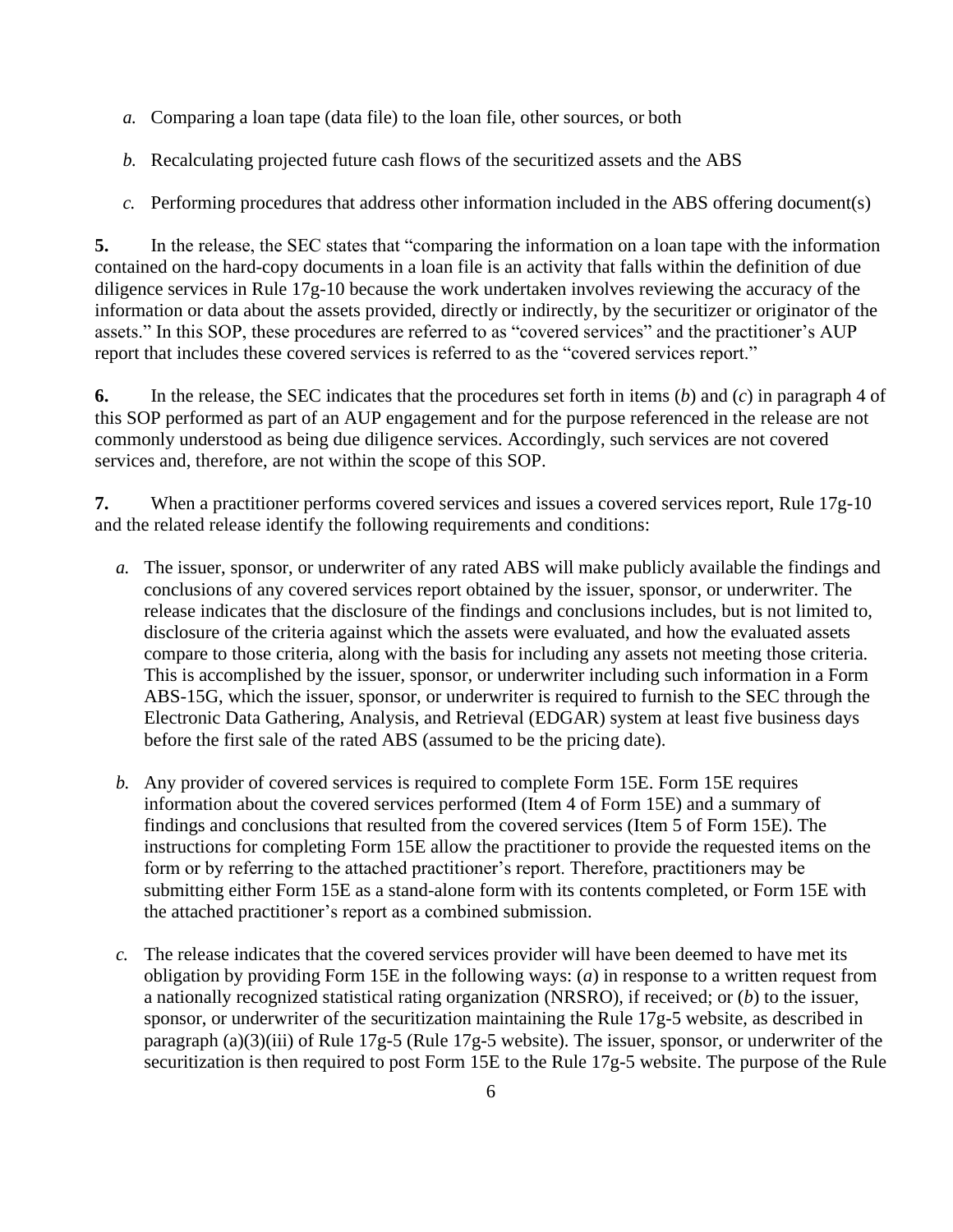17g-5 website is to make information related to rated ABS transactions accessible to all NRSROs.

*d.* When the NRSRO produces a credit rating, it must publicly disclose each Form 15E that was posted to the Rule 17g-5 website for the related ABS.

**8.** A practitioner is not permitted to prohibit, or require consent for, the inclusion of the procedures or findings, or both, contained in the covered services report that will be disclosed in Form ABS-15G and Form 15E. In this situation, such information must be provided to the SEC through the EDGAR system (for Form ABS-15G) and posted to the Rule 17g-5 website for access by the NRSROs (for Form 15E). In this regard, paragraph .A68 of AT-C section  $215^2$  recognizes that law or regulation may require that a practitioner's report be made available to the public as a matter of public record. In addition, the report may be distributed in other scenarios as described in the release (for example, upon a written request by an NRSRO).

# <span id="page-6-0"></span>**AUP Engagements and Related Professional Standards**

**9.** Paragraph .09 of AT-C section 215 states, "In performing an agreed-upon procedures engagement, the practitioner should comply with this section, AT-C section 105, and any subject-matter section that is relevant to the engagement." This SOP includes guidance and considerations to assist practitioners in applying certain aspects of AT-C sections 105 and 215 to covered services engagements. Although not all of the provisions of AT-C sections 105 and 215 are discussed in this SOP, all of the provisions of those AT-C sections are applicable to such engagements.

# <span id="page-6-1"></span>**Applicability of this SOP**

**10.** This SOP has been developed to provide practitioners with guidance and considerations regarding the application of the attestation standards to engagements in which a practitioner is engaged to issue or does issue an AUP covered services report.

**11.** Nothing in this SOP precludes the practitioner from performing other attestation services for the same ABS transaction, for example, performing an AUP engagement that is not considered to be covered services (hereinafter referred to as "noncovered services"). An example of a noncovered service is performing AUP related to the ABS offering document that are not related to due diligence.

**12.** Although a practitioner may be engaged to perform both covered services and noncovered services, and report on each type of service separately, the guidance in this SOP is only required to be considered by a practitioner for the covered services portion of the engagement. Although not required, a practitioner may consider the guidance in this SOP and its applicability when performing a noncovered services AUP engagement in connection with an ABS transaction.

<sup>2</sup> All AT-C sections can be found in AICPA *Professional Standards*.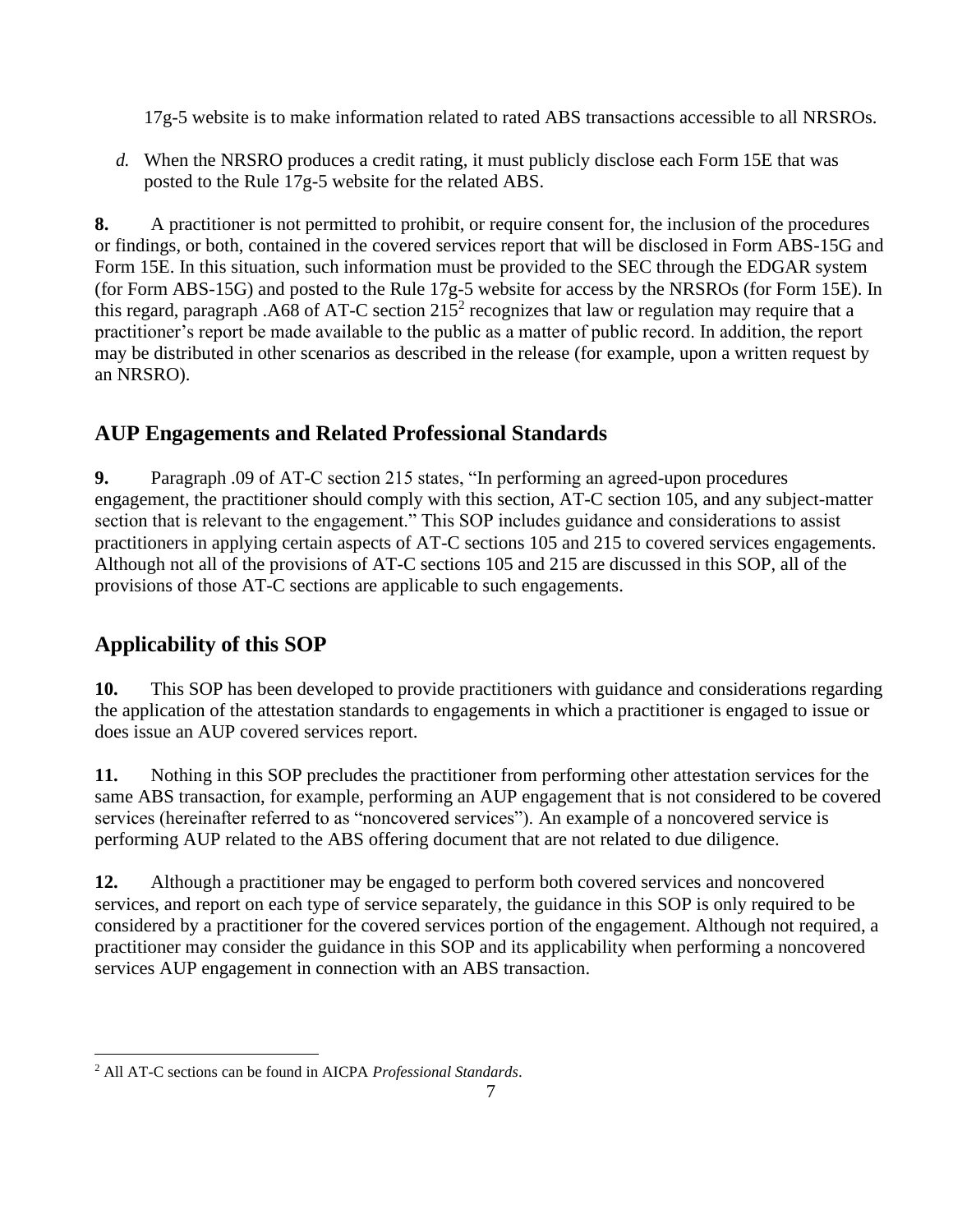# **ABS Terminology**

**13.** Appendix C, "Glossary," of this SOP contains definitions of common terms used in AUP engagements related to covered services.

# <span id="page-7-0"></span>**Preconditions for an Agreed-Upon Procedures Engagement**

**14.** In order to establish that the preconditions for an AUP engagement are present, the practitioner should determine that the following preconditions, in addition to the preconditions identified in paragraphs .26–.30 of AT-C section 105, are present:

- The practitioner determines that procedures can be designed, performed, and reported on in accordance with AT-C section 215.
- The engaging party agrees, or will be able to agree, to the procedures and acknowledges that the procedures are appropriate for the intended purpose of the engagement.
- The procedures to be applied to the subject matter are expected to result in reasonably consistent findings.
- When applicable, the practitioner agrees to apply a threshold for reporting exceptions established by the engaging party.

For engagements related to covered services, certain additional conditions, such as the following, are relevant to the engagement:

- Whether the engaging party and the practitioner have the appropriate knowledge of the relevant SEC rules and regulations (for example: Form ABS-15G, Form 15E)
- Whether the engaging party, or another appropriate party, will agree to have Form 15E posted on the applicable Rule 17g-5 website after the practitioner completes and signs Form 15E and provides it to the engaging party or another appropriate party
- Whether adequate time will be provided to perform the procedures and promptly provide Form  $15E^3$

**15.** Additionally, the practitioner is required to be independent of the responsible party in the performance of professional services as required by standards promulgated by bodies designated by [AICPA] Council, under the "Independence Rule" (ET sec. 1.200.001) of the AICPA's Code of

<sup>&</sup>lt;sup>3</sup> Page 350 of the release states, "a person employed to provide third-party due diligence services can meet its statutory obligation to provide the written certification relating to those services to any NRSRO that produces a credit rating to which such services relate by promptly responding to a written request from an NRSRO for the executed Form ABS Due Diligence-15E and promptly delivering the Form ABS Due Diligence-15E to the issuer, sponsor, or underwriter of the security or money market instrument that maintains the relevant Internet website pursuant to Rule 17g-5."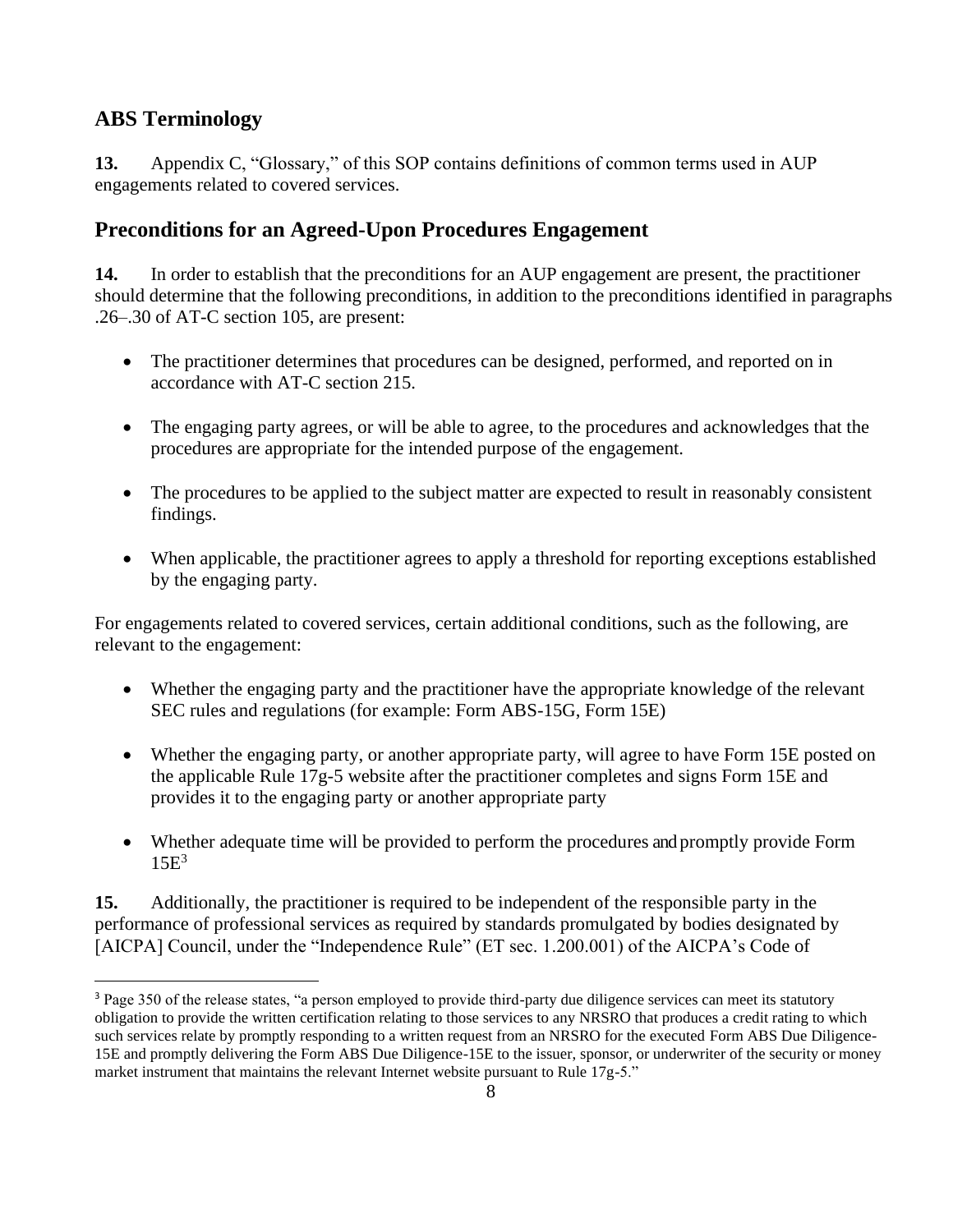Professional Conduct,<sup>4</sup> and its interpretations, as modified by the "Application of the Independence Rule to Engagements Performed in Accordance With Statements on Standards for Attestation Engagements" interpretation (ET sec. 1.297.010), and in accordance with the "Agreed-Upon Procedure Engagements Performed in Accordance With SSAEs" interpretation (ET sec. 1.297.020). If the engaging party is not the responsible party, the practitioner need not be independent of the engaging party. However, the practitioner is required to consider the "Conflicts of Interest for Members in Public Practice" interpretation (ET sec. 1.110.010) of the "Integrity and Objectivity Rule" (ET sec. 1.100.001), with regard to any relationships that may exist with the engaging party.

## <span id="page-8-0"></span>**Agreeing on the Terms of the Engagement**

**16.** Paragraph .14 of AT-C section 215 requires that the practitioner agree upon the terms of the engagement with the engaging party in sufficient detail in an engagement letter or other suitable form of written agreement. Paragraph .15 of AT-C section 215 identifies the matters that are required to be included in the written agreement.

**17.** Paragraph .22 of AT-C section 215 requires the practitioner to obtain, prior to the issuance of the practitioner's AUP report, a written agreement of the procedures, and acknowledgment from the engaging party that the procedures performed are appropriate for the intended purpose of the engagement. Paragraph .A35 of AT-C section 215 indicates that this agreement may be documented in the engagement letter, an addendum to the engagement letter, a representation letter, or some other form of written communication. Paragraphs .A13–.A14 of AT-C section 215 identify a situation in which all intended users of the practitioner's report ordinarily would be asked to agree to the procedures and acknowledge that the procedures performed are appropriate for their purposes (see paragraph 23 of this SOP).

**18.** A factor to consider in determining whether to accept an ABS AUP engagement is whether the practitioner will have sufficient time to complete the covered services. The release requires an issuer, sponsor, or underwriter to furnish Form ABS-15G to the SEC through the EDGAR system at least five business days prior to the first sale of the offering.<sup>5</sup> Because the findings of the practitioner's AUP (for procedures determined to be covered services performed prior to the first sale of the offering) are to be included within Form ABS-15G, the practitioner may determine from the engaging party during engagement acceptance when the engaging party expects the covered services report to be provided by the practitioner.

**19.** Although AT-C section 215 does not require the practitioner to enumerate the procedures in an engagement letter or other suitable form of written agreement, in a covered services engagement, it may be efficient to do so because

<sup>4</sup> All ET sections can be found in AICPA *Professional Standards*.

<sup>5</sup> Page 649 of the release describes Rule 15Ga-2, which states, in part, "… the Commission has decided to adopt, as proposed, the requirement that an issuer or underwriter must furnish Form ABS-15G at least five business days prior to the first sale in the offering."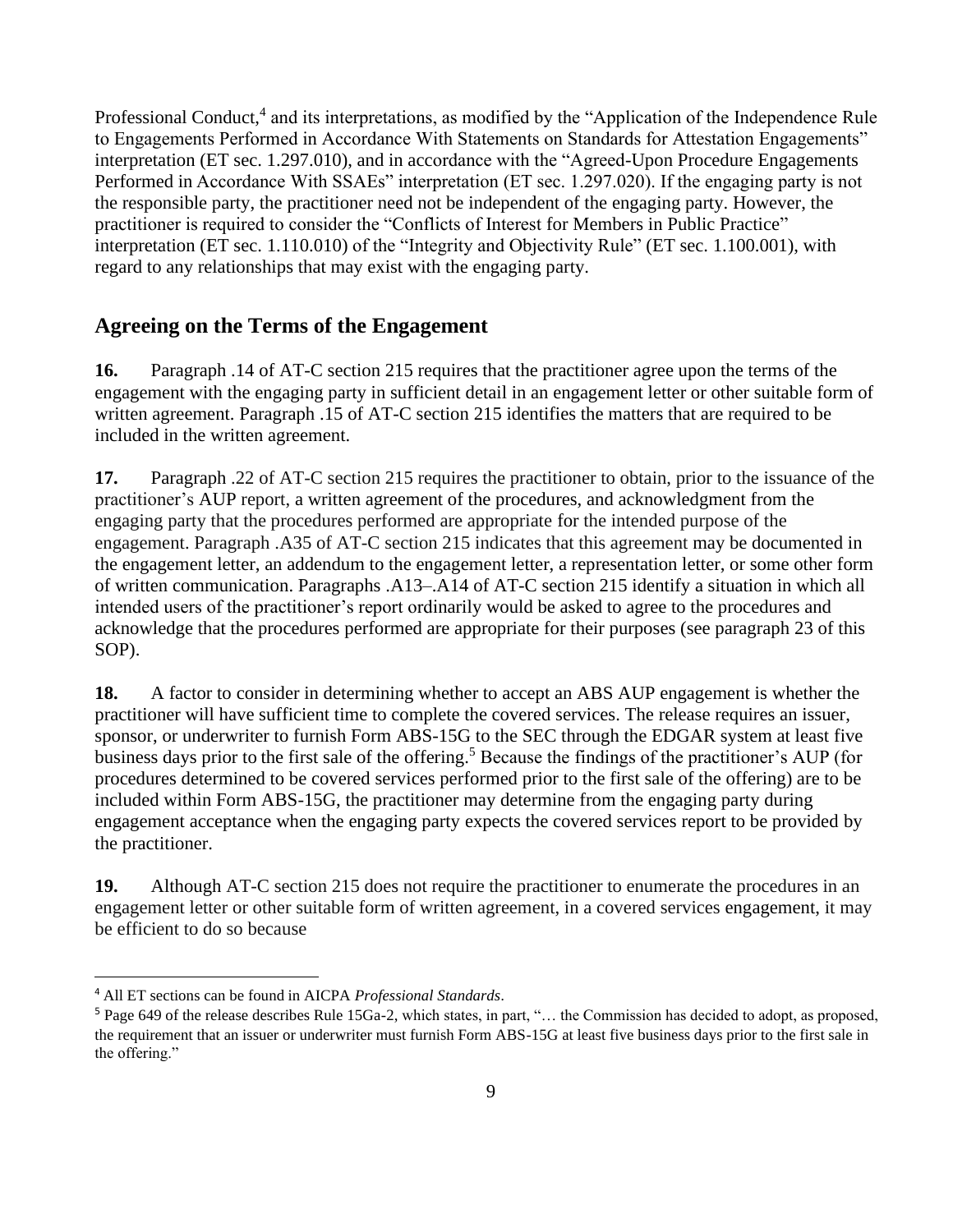- the engagement is performed quickly due to the nature of security issuance as described in paragraph 18 of this SOP.
- it is unlikely that there will be a significant evolution of, or change to, the procedures because they are based on market practice for the type of asset being securitized and are therefore fairly standardized.
- obtaining agreement to the procedures before the work has begun helps to eliminate misunderstanding regarding the procedures to be performed.

**20.** In addition to the items listed in paragraph .12 of AT-C section 215, other matters that may be relevant when agreeing on the terms of the engagement with the engaging party may include the following:

- The securitized assets, other ABS characteristics, or both, subject to the covered services (the characteristics) and the source documents against which the practitioner will compare such characteristics
- Whether the procedures are limited to a sample of assets and, if so,
	- the number of assets to be selected for testing,
	- how the assets are to be selected, and
	- who will select the assets
- That the covered services report does not include an expression of an "opinion" or "conclusion," as described in items  $(o)$ – $(p)$  of paragraph .34 of AT-C section 215
- The type of information to be provided to the specified parties, other than the covered services report, if any, that would be considered an "interim report" (for which the implications of use are described in the release)
- That the covered services report and practitioner may not be referred to in an unauthorized manner (for example, referred to in the ABS offering document)
- The party responsible for posting Form 15E on the applicable Rule 17g-5 website or equivalent (for example, Electronic Municipal Market Access [EMMA] for municipal securities; see paragraph 63 of this SOP regarding municipal issuers of rated ABS) (the underwriter, rather than the engaging party or responsible party, as appropriate, may be responsible for Form ABS-15G and Form 15E requirements)
- How the description of the procedures performed and any related findings will be included in Form ABS-15G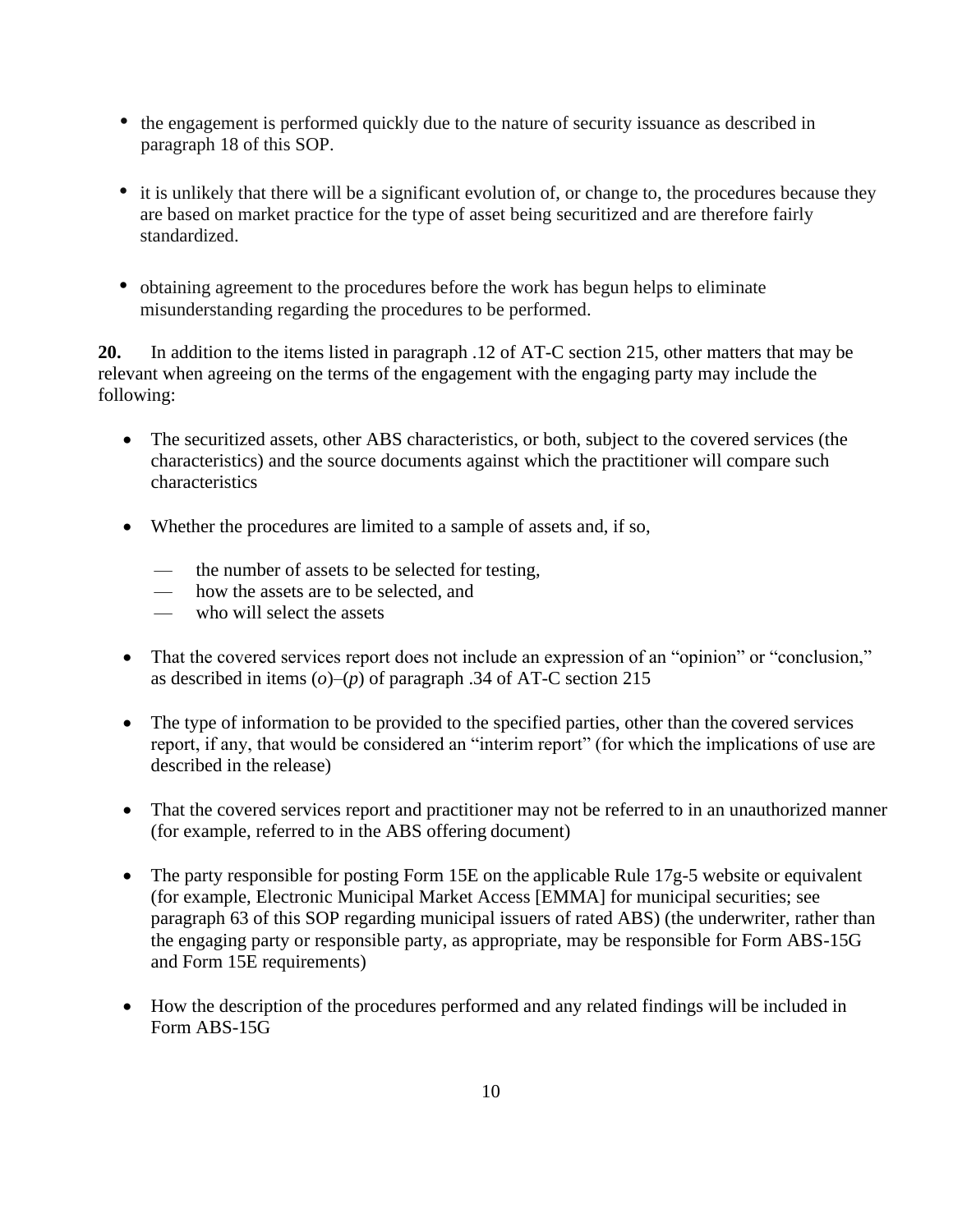- Identification by the engaging party or responsible party, as applicable, of personally identifiable information and other information that is deemed to be confidential in nature (collectively referred to as "sensitive information" for the purpose of this SOP) and how, or if, such information will be disclosed in the covered services report, Form ABS-15G, or Form 15E
- If applicable, that any covered services are not intended to satisfy any criteria for due diligence published by an NRSRO
- The amount of time that will be necessary to complete the covered services and the date the practitioner expects to deliver the covered services report to the engaging party
- If applicable, that the covered services report is not intended for distribution to parties other than those specified in the report, when the report is included or referenced in Form ABS-15G or Form 15E (see paragraph 52 of this SOP)
- If applicable, that the covered services report is intended solely for the information and use of the specified parties and is not intended to be, and should not be, used by anyone other than the specified parties that may have access to the covered services report (for example, a rating agency or investor) (see paragraph 50 of this SOP)
- If applicable, which of the AUP performed by the practitioner are considered covered services (see paragraph 12 of this SOP)
- If the engaging party is not the responsible party, that the responsible party will provide any written representations requested by the practitioner

**21.** In ABS transactions covered by this SOP, the determination of the responsible party can be complex and may require professional judgment. ABS transactions include different asset classes, different structural arrangements, and multiple parties participating in the transaction, commonly a sponsor, loan seller, depositor, issuing entity, and underwriter. In addition, such parties may be acting as a principal or agent on behalf of other parties to the transaction based on the transaction agreements. When the engaging party may not be the responsible party, careful consideration is needed in determining who will be deemed the responsible party. Gaining an understanding of the roles and responsibilities of the parties to the transaction may be helpful in identifying the responsible party. Reading draft legal agreements and ABS offering document(s), holding discussions with relevant parties, and considering the roles and responsibilities of the responsible party identified in paragraph .08 of AT-C Preface, "Preface to the Attestation Standards," may further assist in identifying the responsible party*.* Furthermore, the definition of *responsible party* in AT-C section 105 indicates that the responsible party is the party responsible for the subject matter, which is a party other than the practitioner. If the nature of the subject matter is such that no such party exists, a party who has a reasonable basis for making a written assertion about the subject matter may be deemed to be the responsible party. Therefore, although the practitioner is not required to obtain an assertion from the responsible party, requesting or obtaining an assertion may assist the practitioner in determining who the responsible party is. For example, the responsible party (the appropriate party to make an assertion, if an assertion were requested) may be the party who owns the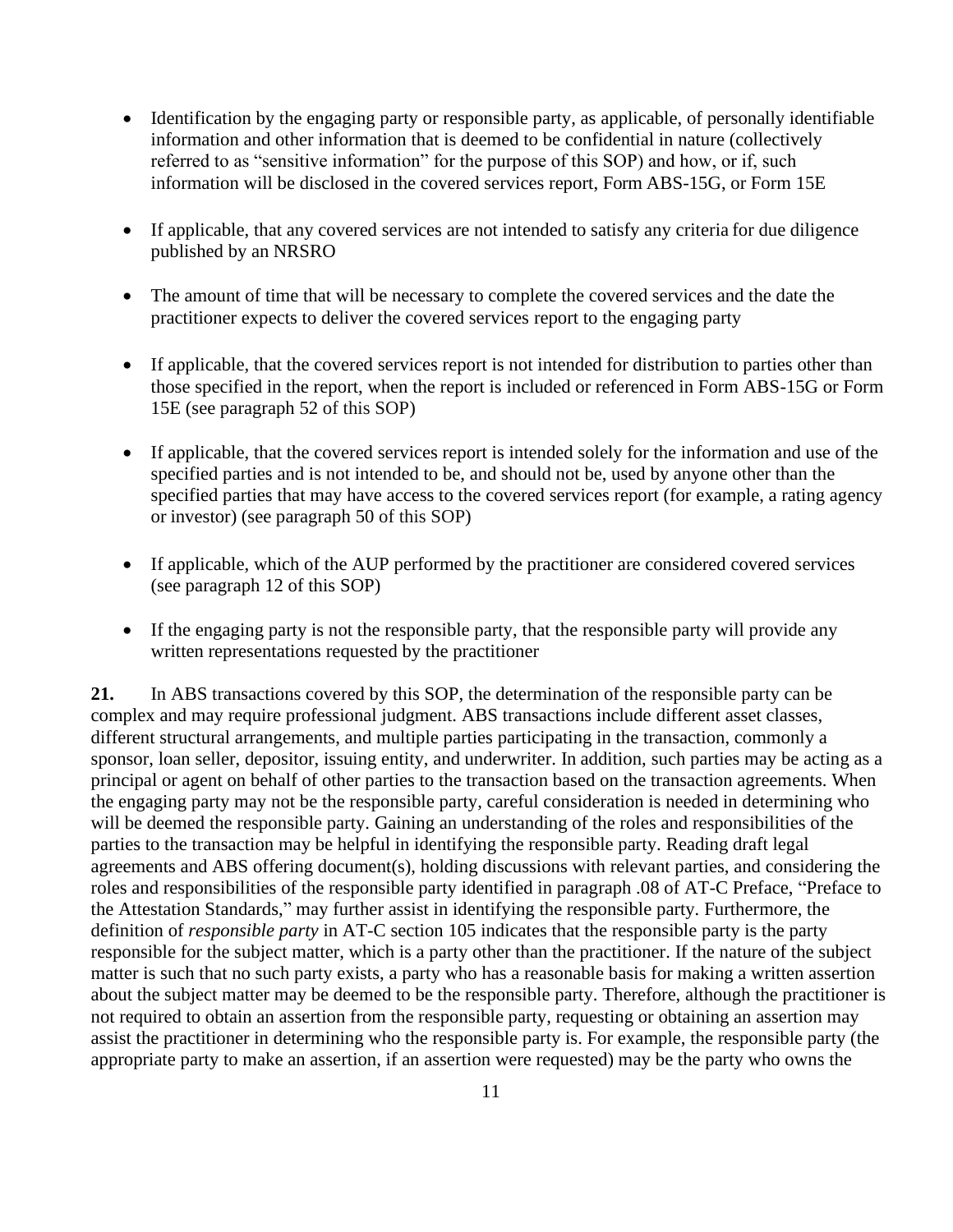loans at the time of the performance of the procedures (e.g., loan seller, sponsor) or the depositor or issuer of the securities or purchaser of the loans. Practitioners may come to different conclusions as to which party is deemed to be the responsible party, based on the particular circumstances and the practitioner's professional judgment.

## **Subject Matter and Procedures to Be Performed**

**22.** Paragraph .02 of AT-C section 215 states in part, "Because the needs of an engaging party may vary widely, the nature, timing, and extent of the agreed-upon procedures and findings may vary, as well." Paragraph .03 of AT-C section 215 states in part, "Because the engaging party best understands its own needs, the engaging party is required to agree to the procedures and acknowledge that the procedures performed are appropriate for the intended purpose of the engagement prior to issuance of the practitioner's agreed-upon procedures report. Engagement circumstances may be such that it is appropriate for parties in addition to the engaging party to agree to the procedures and acknowledge that the procedures performed are appropriate for their purposes."

**23.** AT section 215 does not require that any users of the practitioner's report in addition to the engaging party agree to the procedures performed and acknowledge the appropriateness of the procedures for the purpose of the engagement (or for their purposes). However, paragraph .A13 of AT-C section 215 indicates that if a contract requires that an AUP engagement be performed to satisfy the obligations or expectations of the parties to the contract, unless the procedures, or a detailed description of the nature of the procedures, are included in the contract, all intended users of the practitioner's AUP report ordinarily would agree to the procedures and acknowledge that the procedures performed are appropriate for their purposes. Paragraph .A14 of AT-C section 215 indicates that an example of this situation is a practitioner engaged to perform procedures relating to a securitization transaction. Paragraph .A14 goes on to state that, in such circumstances, the practitioner and engaging party may identify other parties, such as underwriters, to request to agree to the procedures and acknowledge that the procedures performed are appropriate for their purposes. Based on paragraphs .A13–.A14 of AT-C section 215, when performing covered services, the practitioner ordinarily would request that all intended users of the practitioner's AUP report also agree to the procedures and acknowledge that the procedures performed are appropriate for their purposes. The following are examples of factors to consider in determining whether and which parties other than the engaging party would be asked to agree to the procedures in a covered services engagement:

- The fact that it is market practice to do so
- The role of the other parties for example, an underwriter, asset contributor, or trustee such that it is appropriate and expected to obtain agreement from other intended users
- The nature and extent of the procedures
- The nature of the subject matter; for example, type or source of loan attributes included in the data file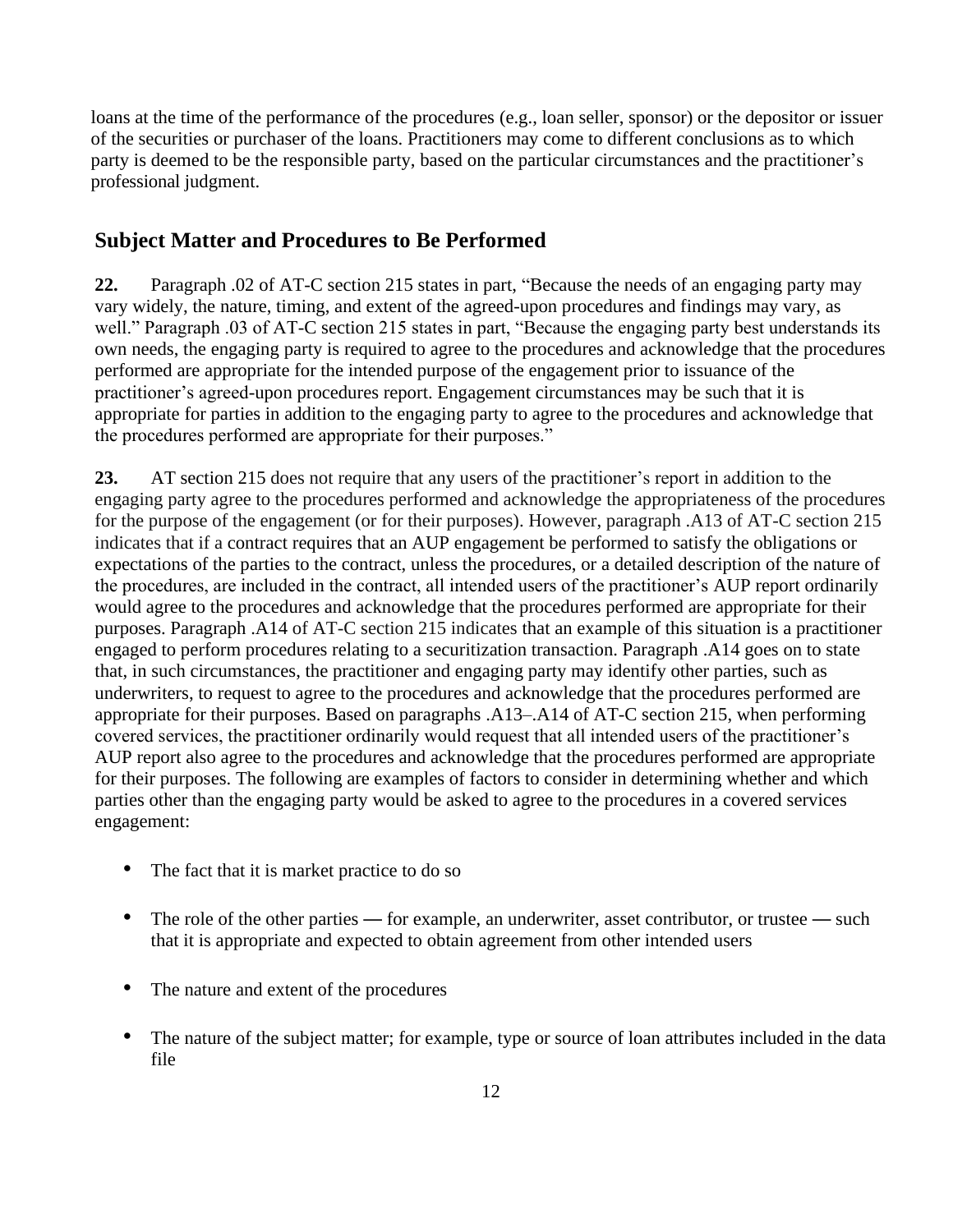**24.** Covered services are typically performed as of a specified date on either a sample or on the entire pool of financial assets that will be securitized. The specifics of date and population are to be determined by the engaging party and, if applicable, the other specified parties.

**25.** The characteristics subjected to the covered services procedures are agreed upon by the engaging party and, if applicable, other specified parties. In a covered services engagement, the practitioner has no responsibility to determine whether the characteristics have implications for the future performance of the assets, underwritten value of the assets, credit quality of the assets, likelihood of return to investors, or any other implications related to the assets or the related asset-backed securities.

**26.** In most cases, the intended purpose of covered services is principally to assist users of the report in assessing the accuracy of the data file. The procedures performed by the practitioner generally consist of comparing information about the assets contained in a data file provided by, or on behalf of, the responsible party, to the corresponding information contained in, or calculated using information contained in, copies of various third-party documents relating to the assets including, but not limited to, contracts, mortgages, notes, appraisals, and lease agreements also provided by, or on behalf of, the responsible party (the source documents). The practitioner is not required to perform any procedures on, and is not responsible for, the accuracy, completeness, or reasonableness of the information contained in the source documents and the data file, except as it relates to procedures described as having been performed in the covered services report. However, as explained in paragraph .40 of AT-C section 215, the practitioner is responsible for appropriately responding to matters that come to the practitioner's attention by means other than the application of the procedures that significantly contradict the subject matter — for example, a source document that appears to be fictitiously developed. As indicated in paragraph .43 of AT-C section 105, the practitioner is required to maintain professional skepticism.

**27.** Under certain circumstances, the engaging party and, if applicable, other specified parties may agree on the use of specified thresholds for reporting exceptions when performing the covered services. Such thresholds are the responsibility of the engaging party and, if applicable, the other specified parties, and if applicable should be included in the covered services report, as required by paragraph .34*m* of AT-C section 215.

## <span id="page-12-0"></span>**Written Representations**

**28.** Written representations primarily provide confirmation of the appropriate party's oral representations obtained during the engagement and are intended to reduce the possibility of a misunderstanding. Paragraph .27 of AT-C section 215 requires the practitioner to request from the engaging party written representations in the form of a letter addressed to the practitioner. Such written representations are requested for each covered services report issued. Paragraph .29 of AT-C section 215 requires that the date of the written representations be as of the date of the practitioner's covered services report.

**29.** When the engaging party is not the responsible party, paragraph .28 of AT-C section 215 requires the practitioner to consider requesting the relevant written representations in paragraph .27 of AT-C section 215 from the responsible party. For example, if the practitioner is relying on certain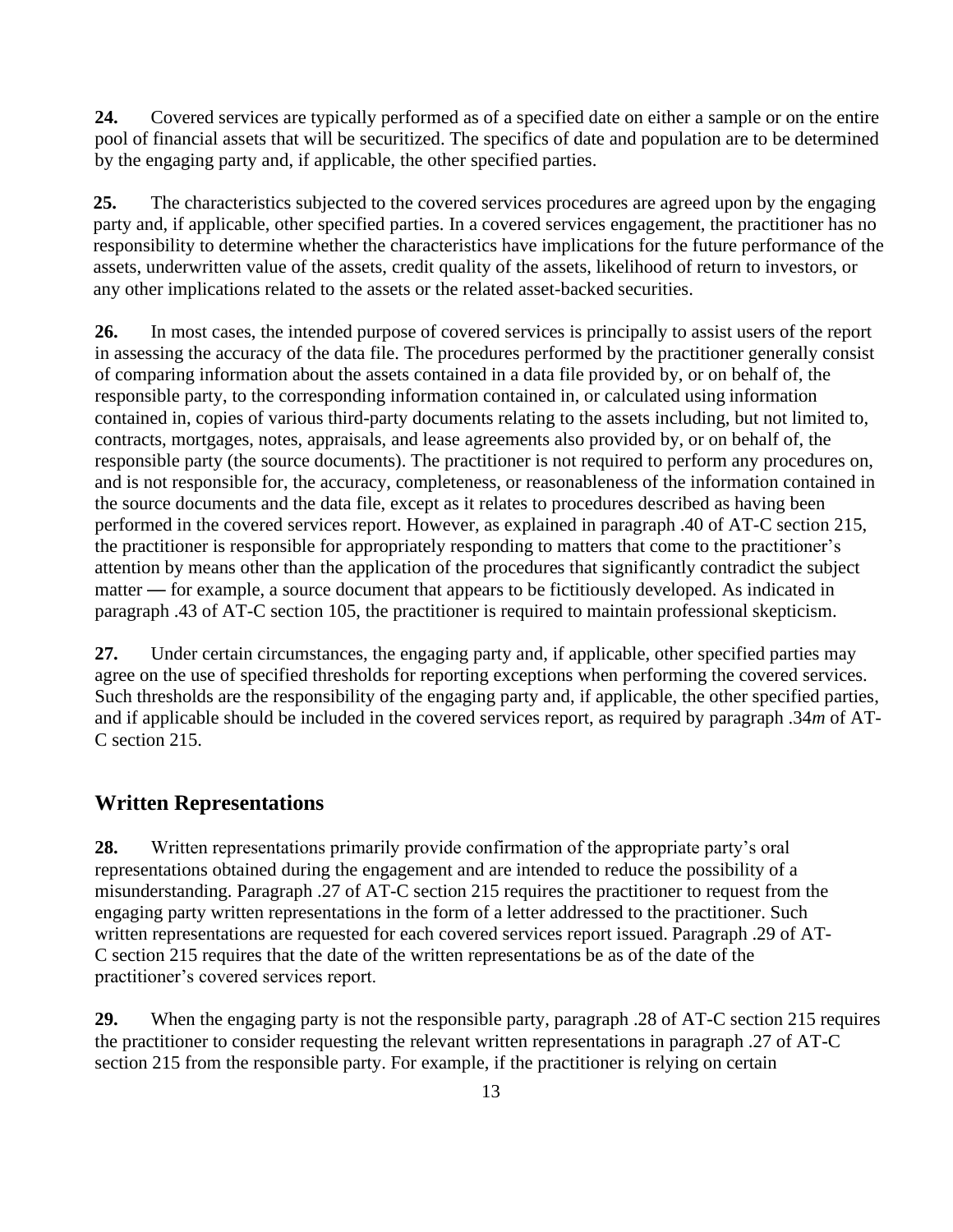representations made by the responsible party and does not have a contract or written agreement with the responsible party, the practitioner may find it appropriate to require the responsible party to provide written representations prior to issuing the practitioner's report. The practitioner may conclude that written representations from the responsible party are necessary, for example, when the practitioner is relying on documentation and oral representations made by the responsible party during the engagement. Written confirmation of oral representations reduces the possibility of misunderstandings between the practitioner and the responsible party.

**30.** As indicated in paragraph .30 of AT-C section 215, when one or more of the written representations that the practitioner has requested are not provided, or the practitioner concludes there is sufficient doubt about the competence, integrity, ethical values, or diligence of those providing the written representations, or the practitioner concludes that the written representations are otherwise not reliable, the practitioner is required to do the following:

- *a.* Discuss the matter with the engaging party or responsible party, as applicable.
- *b.* Reevaluate the integrity of those from whom the representations were requested or received and evaluate the effect that this may have on the reliability of representations and evidence in general.
- *c.* If any of the matters are not resolved to the practitioner's satisfaction, take appropriate action, including determining the possible effect on the practitioner's covered services report.

Paragraph .A45 of AT-C section 215 indicates that appropriate actions the practitioner may consider in the circumstances described in paragraph .30*c* include

- determining the effect on the practitioner's report, including whether to restrict the use of the practitioner's report or whether to disclose in the practitioner's report that the engaging party or the responsible party did not provide one or more of the requested written representations
- withdrawing from the engagement

**31.** The representations that a practitioner deems appropriate will depend on the specific nature of the engagement. In addition to the required representations in paragraph .27 of AT-C section 215, the practitioner may consider requesting the following representations from the appropriate party:

- *a.* The information included in the data file provided related to the characteristics of the securitized assets is complete and accurate.
- *b.* The covered services are not intended to satisfy any criteria for due diligence published by an NRSRO, if applicable.
- *c.* The responsible party or another appropriate party is responsible for compliance with the regulations under Rule 15Ga-2 and Rule 17g-10, as appropriate.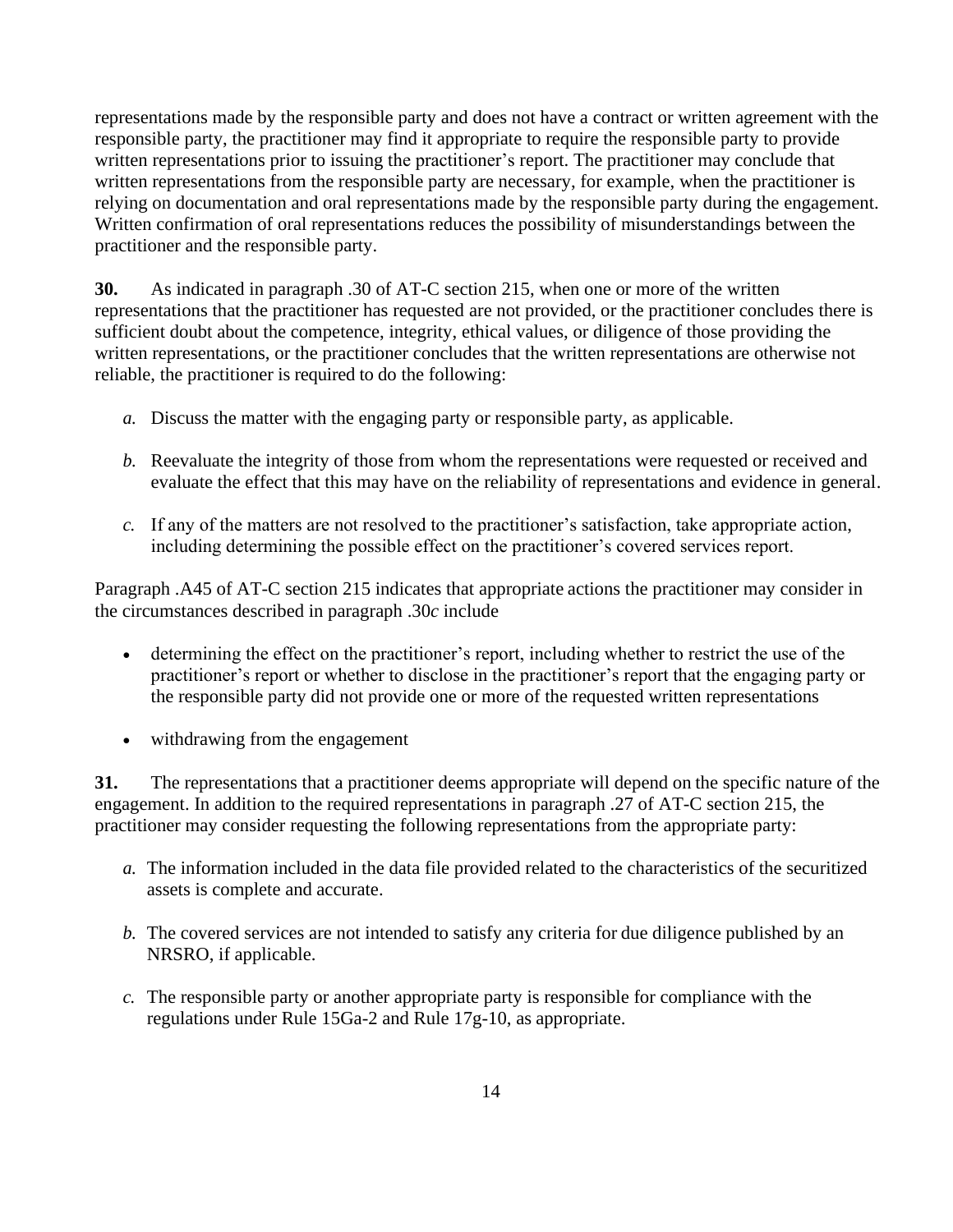- *d.* The responsible party or another appropriate party is responsible for the accuracy, completeness, and furnishing of Form ABS-15G, if applicable, and the posting of Form 15E to the Rule 17g-5 website, as appropriate.
- *e.* The appropriate party has disclosed to the practitioner any knowledge of any actual, suspected, or alleged noncompliance with the laws and regulations affecting the data file.
- *f.* Whether the procedures include those performed for the purpose of reporting findings with respect to the following:
	- i. The conformity of the origination of the assets to, or derivation from, stated underwritings or credit extension guidelines, standards, criteria, or other requirements
	- ii. The value of the collateral securing the assets
	- iii. Compliance by the originator of the collateral obligations with federal, state, or local laws or regulations
	- iv. Any other factor or characteristic of the assets that would be material to the likelihood that the issuer of the ABS will pay interest and principal in accordance with the applicable terms and conditions
- *g.* Whether any information is deemed to be sensitive information by the responsible party or another appropriate party based on the provisions specified in the engagement letter or other suitable form of written agreement.
- *h.* The responsible party is responsible for any assumptions, methodologies, and instructions provided by the responsible party or another appropriate party on behalf of the responsible party.
- *i.* The appropriate party has disclosed to the practitioner any known events subsequent to the practitioner receiving the data file that would have a material impact on the data file.
- **32.** The release indicates both that
	- the issuer, sponsor, or underwriter of any rated ABS will make publicly available the findings and conclusions of any covered services report obtained by the issuer, sponsor, or underwriter; and that
	- the disclosure of the findings and conclusions includes, but is not limited to, disclosure of the criteria against which the assets were evaluated, and how the evaluated assets compare to those criteria, along with the basis.

For that reason, the practitioner may obtain a written representation from the appropriate party that the evaluated assets are in accordance with the criteria against which the assets were evaluated*.*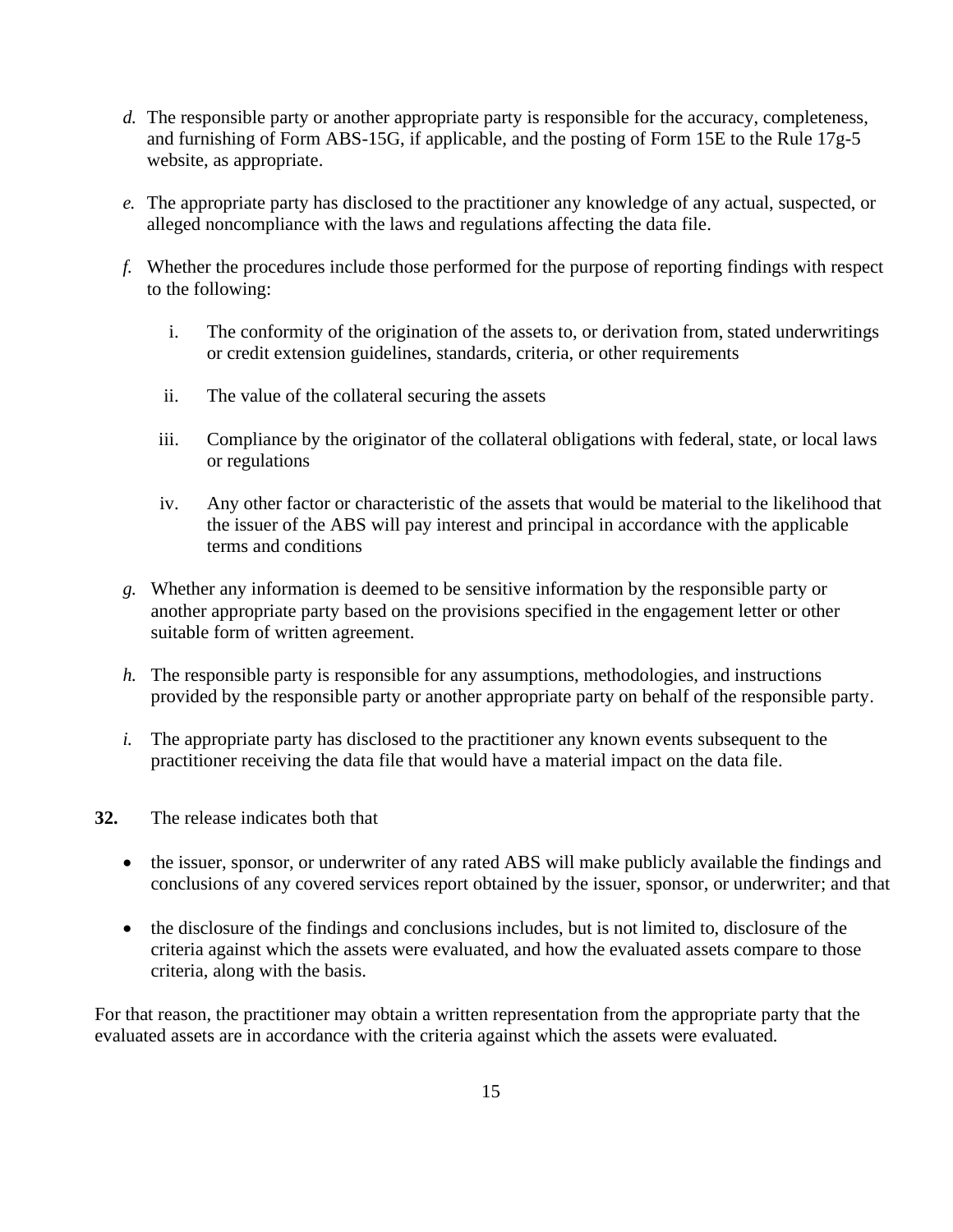# **Reporting Considerations**

## **Content of the Practitioner's Agreed-Upon Procedures Report**

**33.** Paragraph .34 of AT-C section 215 identifies the required elements of a practitioner's AUP report. Appendix A of this SOP contains an illustrative covered services report and paragraphs 34–39 of this SOP provide further guidance with respect to a covered services report.

## <span id="page-15-0"></span>**General**

**34.** SEC Rules 15Ga-2 and 17g-10 require the disclosure in Form 15E and Form ABS-15G, as applicable, of the procedures or findings, or both, of the practitioner's covered services. As described in items (*k*) and (*l*) of paragraph .34 of AT-C section 215, the practitioner's report is required to include a description of the procedures performed (or referenced thereto) and related findings.

## **Findings**

**35.** Paragraphs .24–.25 of AT-C section 215 require a practitioner to present the results of applying procedures in the form of findings, and to report all findings from the application of the procedures. For certain covered services engagements, particularly for AUP engagements in which the practitioner performs procedures on a sample of assets in the pool that will be securitized, it is common practice for the practitioner to report all individual findings in the AUP report, regardless of whether the data file was later revised. For certain other covered services engagements, such as those in which procedures are performed on the entire pool of financial assets that will be securitized, it is common practice for the practitioner to perform procedures on a preliminary data file, which would then be updated based on the differences identified. For these engagements, the findings reported in the AUP report would be the results of performing procedures on the final data file.

**36.** It would not be appropriate for the practitioner to modify the agreed-upon procedures to circumvent reporting a finding. However, including disclosure in the report when the responsible party has revised the subject matter as a result of initial differences identified from procedures performed by the practitioner may prevent information in the report from being misleading. As addressed in paragraph .A47 of AT-C section 215, in such instances, the report may indicate that the subject matter was revised as a result of initial differences identified from the procedures performed and that the practitioner reported findings based on the final subject matter. See paragraph 54 of this SOP for illustrative language for this disclosure.

## <span id="page-15-1"></span>**Dating of the Report**

**37.** As stated in paragraph .34*w* of AT-C section 215, the attestation standards require that the date of the practitioner's report be no earlier than the date on which the practitioner completed the procedures and determined the findings, including that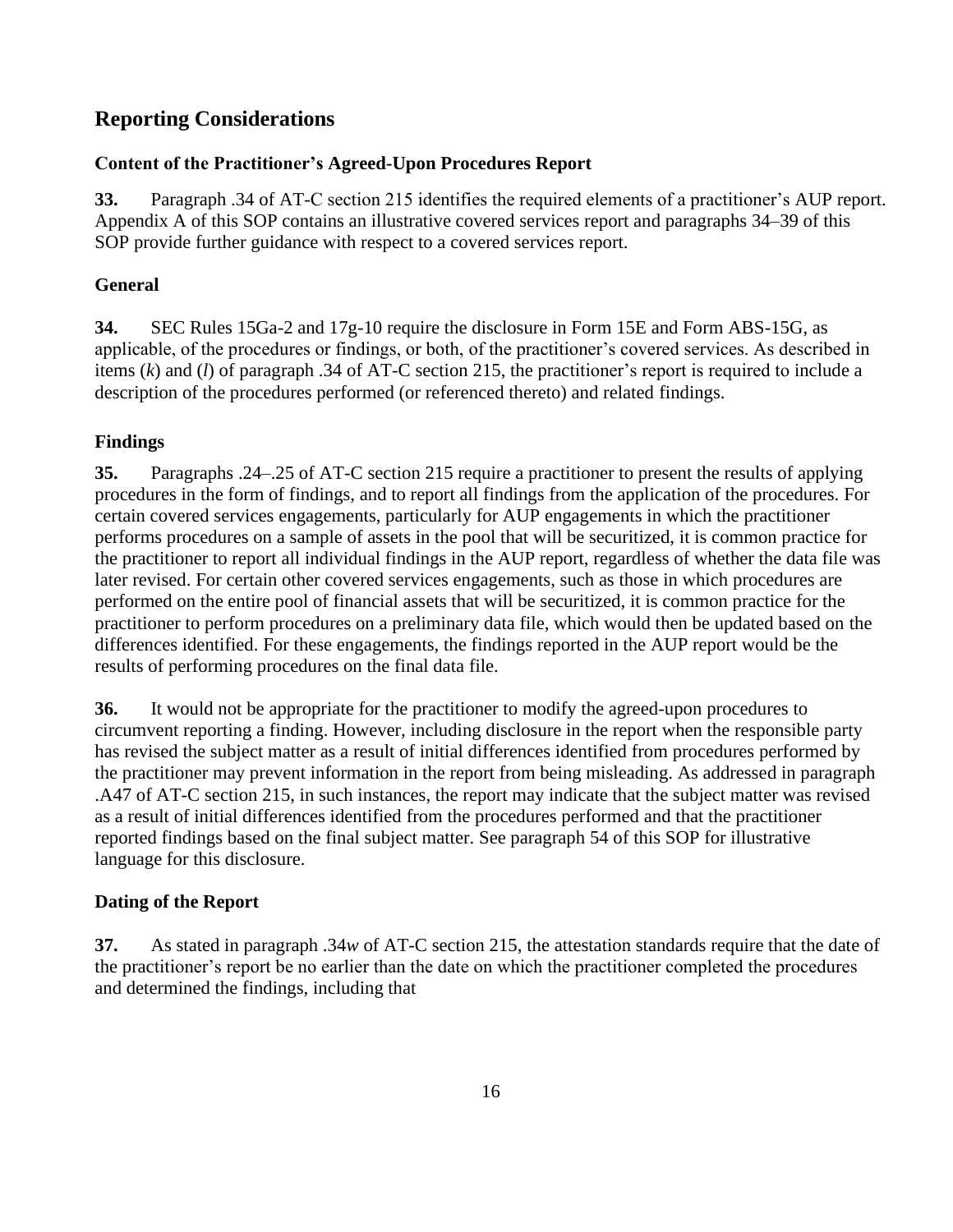- a. the attestation documentation has been reviewed;<sup>6</sup> and
- *b.* if applicable, the written presentation of the subject matter has been prepared.

**38.** Paragraph .42*a* of AT-C section 105 also requires that the covered services report not be released prior to the completion of the engagement quality control review, if applicable.

**39.** The practitioner is permitted to reference other dates in the report, such as in the report title or subject line (if different from the date of the covered services report; for example, the date of the pricing for the transaction).

## <span id="page-16-0"></span>**Form 15E and Covered Services Reports**

**40.** Paragraph .34 of AT-C section 215 describes the required elements of the practitioner's covered services report, which includes the procedures performed (or reference thereto) and related findings. The instructions on Form 15E allow the practitioner to addressthe requested items on the form or by referring to the attached practitioner's report. To the extent that the practitioner intends to refer to the practitioner's report when completing Form 15E, the practitioner is responsible for determining that the procedures and findings described in the covered services report include, where relevant, the topics identified in Item 4 of Form 15E, which are described in the release as follows:<sup>7</sup>

- *a.* The type of assets that were reviewed
- *b.* The sample size of the assets reviewed
- *c.* How the sample size was determined and, if applicable, computed
- d. Whether the accuracy of information or data about the assets provided, directly or indirectly, by the securitizer or originator of the assets was reviewed and, if so, how the review was conducted
- *e.* Whether the conformity of the origination of the assets to stated underwriting or credit extension guidelines, standards, criteria, or other requirements wasreviewed and, if so, how the review was conducted
- *f.* Whether the value of collateral securing such assets was reviewed and, if so, how the review was conducted
- *g.* Whether the compliance of the originator of the assets with federal, state, and local laws and regulations was reviewed and, if so, how the review was conducted

<sup>6</sup> Documentation requirements for an agreed-upon procedures engagement are included in paragraph .42 of AT-C section 215.

<sup>7</sup> Pages 410–411 of the release outline these Item 4 requirements.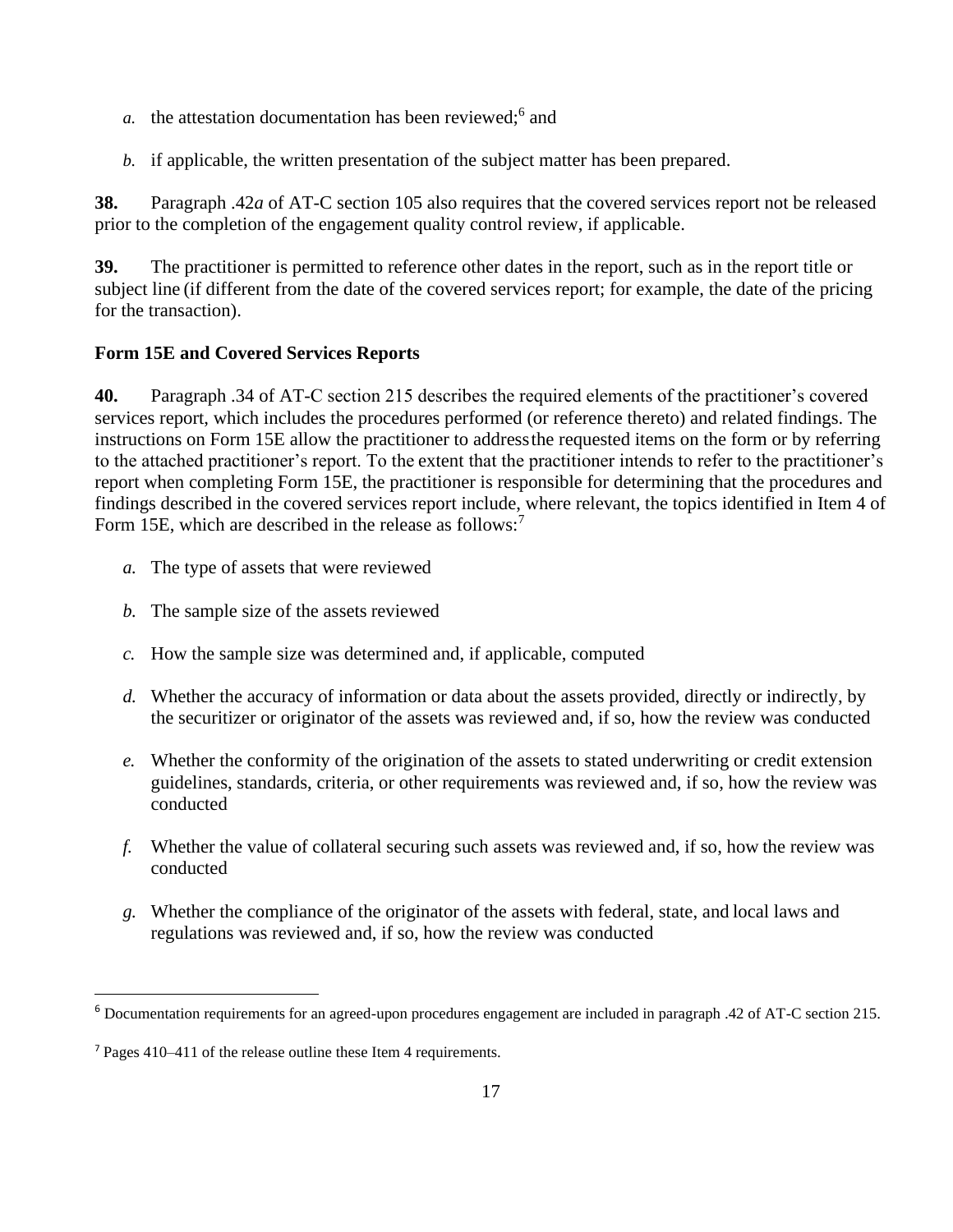*h.* Any other type of review that was part of the due diligence services conducted by the person executing this form

**41.** Item 5 of Form 15E requires that the practitioner provide a summary of findings and conclusions that is sufficiently detailed. When referring to the attached practitioner's report, the covered services report should include all findings that resulted from the covered services, which fulfills the practitioner obligation under Item 5.<sup>8</sup>

**42.** If the practitioner does not intend to refer to the covered services report in Form 15E, then all the information required under Item 4 of Form 15E (see paragraph 41 of this SOP) should be included in the covered services report. Item 4 of Form 15E indicates that the description of the scope and manner of the covered services performed should be sufficiently detailed to provide an understanding of the steps taken in performing the engagement.

**43.** Item 5 of Form 15E requires that the person providing covered services provide a summary of the findings that resulted from the covered services that is sufficiently detailed to provide an understanding of the findings that were conveyed to the engaging party.<sup>9</sup>

44. In the release,<sup>10</sup> the SEC acknowledges that there may be particular considerations that would need to be taken into account under applicable professional standards that govern certain services provided by the accounting profession. Additionally, the SEC acknowledges in the release that the requirements and limitations resulting from relevant professional standards generally are described within the reports issued and, to the extent such requirements or limitations are based upon professional standards, the SEC would not object to the inclusion of the same description in the written certifications on Form 15E required under Rule 17g-10.

**45.** Based on the SEC guidance described in paragraph 44 of this SOP, a practitioner may clarify on Form 15E that the procedures performed did not constitute an examination or review conducted under the attestation standards, as described in paragraph 49 of this SOP.

**46.** The practitioner may also consider whether to include additional information in Form 15E that could assist the reader in understanding the scope of procedures performed and any corresponding

<sup>&</sup>lt;sup>8</sup> Page 412 of the release states that "As proposed, Item 5 of the form would require the provider of third-party due diligence services to provide a summary of the findings and conclusions that resulted from the due diligence services that is sufficiently detailed to provide an understanding of the findings and conclusions that were conveyed to the person identified in Item 2 (that is, conveyed to the issuer, underwriter, or NRSRO that employed the third party to perform due diligence services)."

<sup>9</sup> See footnote 8.

<sup>&</sup>lt;sup>10</sup> Page 400 of the release states that "[t]he Commission understands there may be particular considerations that would need to be taken into account under applicable professional standards that govern certain services provided by the accounting profession. The requirements and limitations resulting from relevant professional standards generally are described within the reports issued and, to the extent such requirements or limitations are based upon professional standards, the Commission would not object to the inclusion of the same description in the written certifications on Form ABS Due Diligence-15E required under Rule 17g-10."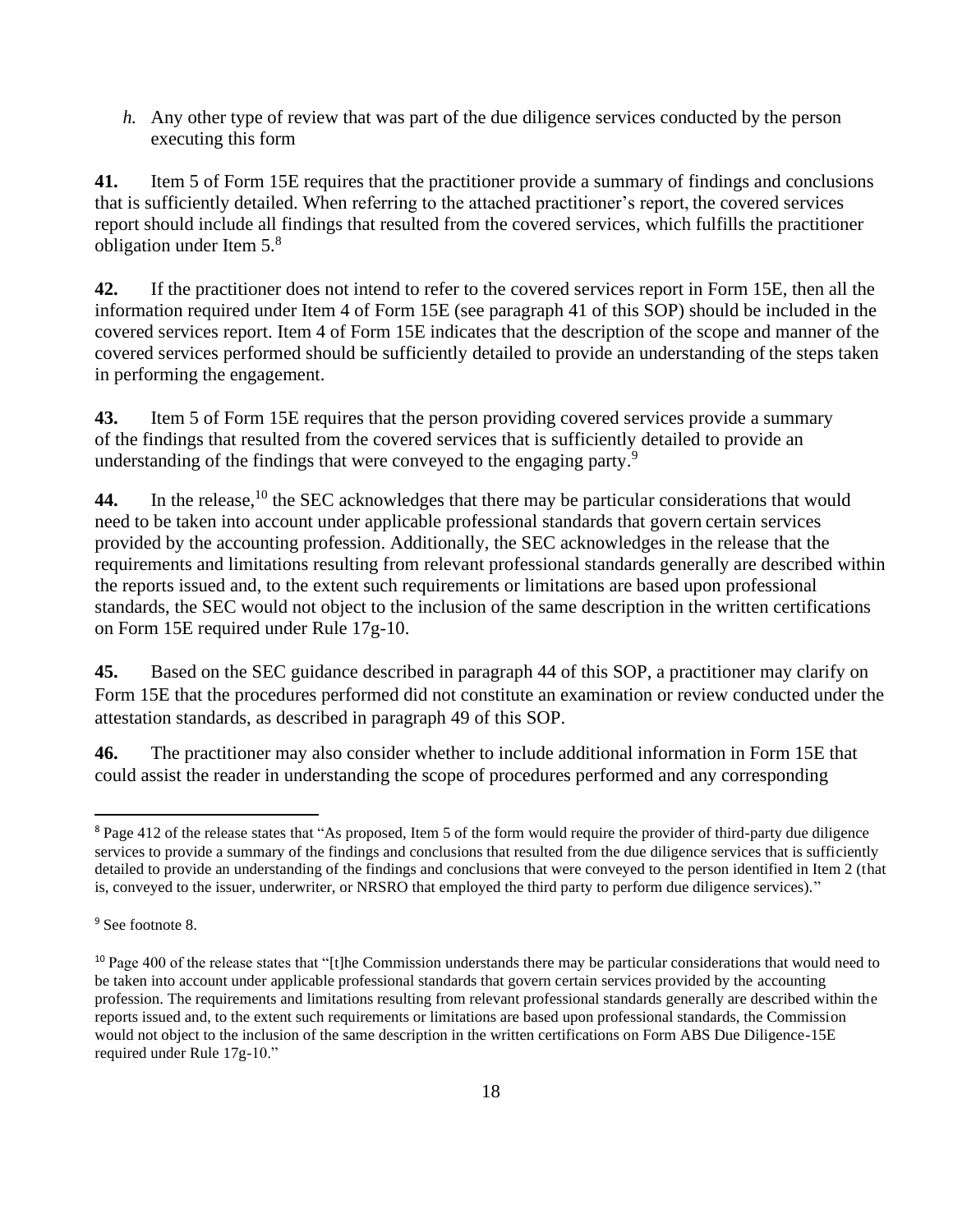limitations of services. This may be accomplished by including certain elements of the covered services report in Form 15E or by attaching the complete covered services report to Form 15E.

**47.** A practitioner engaged to provide covered services will be deemed to have satisfied its obligations under Section 15E(s)(4)(B) of the Exchange Act (*Commerce and Trade, U.S. Code* [USC] 15, Section 78o-7(s)(4)(B)) if the practitioner promptly delivers an executed Form 15E after completion of the covered services to the following:

- *a.* An NRSRO that provided a written request for Form 15E either prior to or after the completion of the covered services stating that the services relate to a credit rating the NRSRO is producing, as applicable
- *b.* The issuer, sponsor, or underwriter of the ABS for which the covered services relate that maintains the Rule 17g-5 website with respect to the ABS pursuant to Section 240.17g-5(a)(3) of the Exchange Act

**48.** Form 15E is required to be certified, as defined in the release.<sup>11</sup> The certification will include the person/firm providing the third-party due diligence services in Item 1 of Form 15E (in most cases, the firm), the printed name of an individual who is duly authorized by the person/firm identified in Item 1 of Form 15E to make such a certification on the covered services, and the signature of such person. The individual identified on Form 15E need not be the same individual authorizing the firm signature on the covered services report.

**49.** Paragraph .18 of AT-C section 105 states that if the practitioner is required by law or regulation to use a specific layout, form, or wording of the practitioner's report and the prescribed form of report is not acceptable or would cause a practitioner to make a statement that the practitioner has no basis to make, the practitioner should reword the prescribed form of report or attach an appropriately worded separate report. In this instance, Form 15E includes a section for "Summary of findings and conclusions of review" that is not consistent with paragraph .34*p* of AT-C section 215, which requires that the practitioner's report include a statement that the practitioner does not express an opinion or conclusion in an agreed-upon procedures engagement. This statement is not included in Form 15E. Therefore, rather than rewording the prescribed SEC form, a practitioner may consider stating on Form 15E that there are no conclusions that resulted from the covered services performed, and that the procedures performed did not constitute an examination or review in accordance with paragraph .34*o* of AT-C section 215. An illustrative Form 15E is presented in appendix B, "Illustrative Form ABS Due Diligence-15E," of this SOP.

#### <span id="page-18-0"></span>**Restricted Use**

**50.** Although AT-C section 215 does not require the practitioner to restrict the use of a practitioner's AUP report, paragraph .35 of AT-C section 215 requires the practitioner to consider restricting the use of

<sup>11</sup> Section 240.17g-10(b) of the Securities Exchange Act of 1934, as amended, states that "the written certification must be signed by an individual who is duly authorized by the person providing the third-party due diligence services to make such a certification."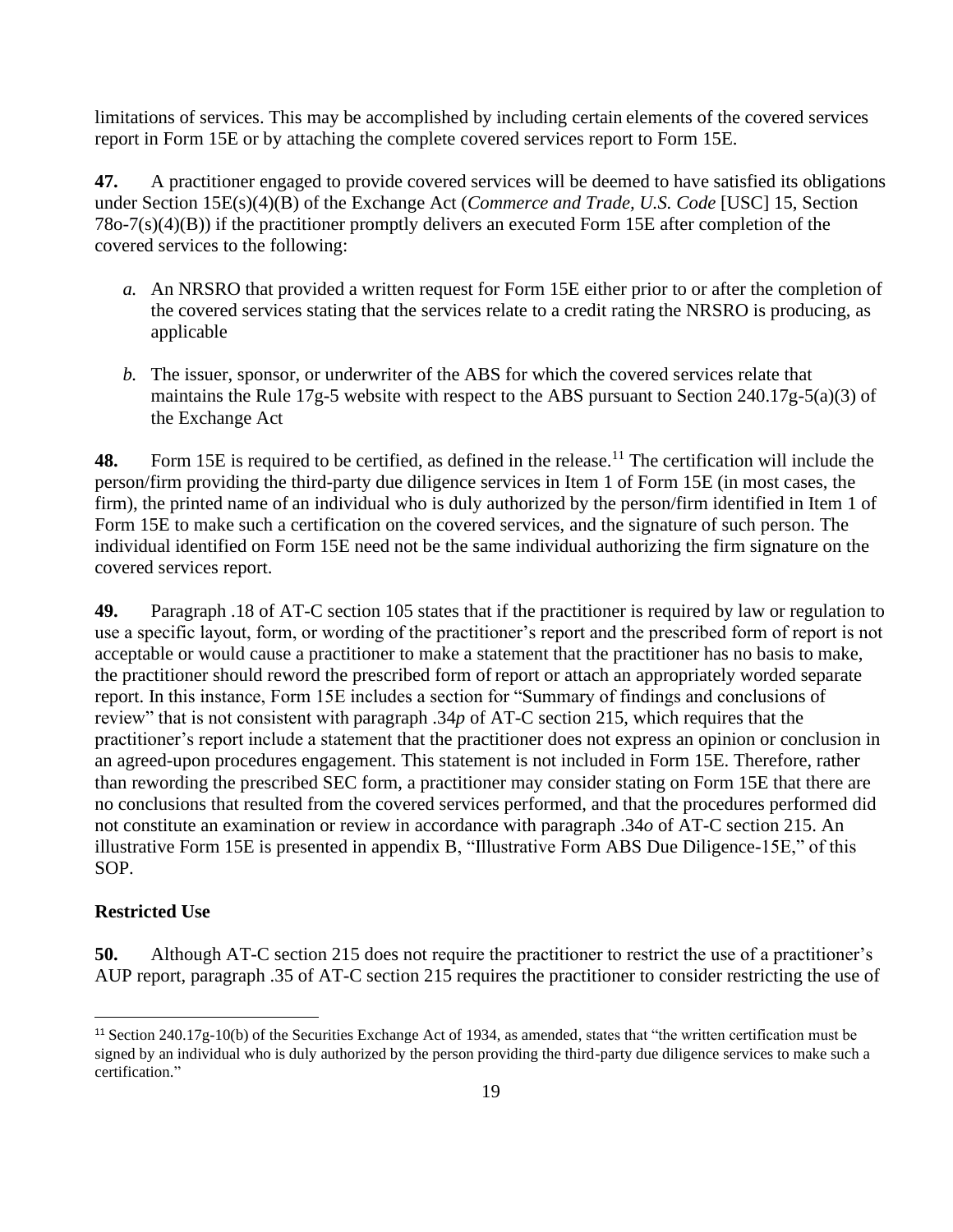the report after taking into account the intended purpose of the engagement and the intended users of the practitioner's AUP report. Because a covered services report, when attached to Form ABS-15G, will be available to the general public under the SEC EDGAR system, but is intended solely for use by the parties specified in the report and is not intended to be used by any other parties (for example, NRSROs and investors), the practitioner ordinarily would restrict the use of the report. This is consistent with the application guidance in paragraph .A65 of AT-C section 215, which provides examples of situations in which the practitioner, using professional judgment, may decide to include an alert that restricts the use of the report. One such example is when procedures are performed on subject matter that is intended to be used by, or is only available to, a limited number of parties, which generally is the nature of the subject matter in a covered services engagement. When restricting the use of the practitioner's AUP report, an alert is included in a separate paragraph of the report. As required by paragraph .36 of AT-C section 215, the alert should

- *a.* state that the practitioner's report is intended solely for the information and use of the specified parties.
- *b.* identify the specified parties for whom use is intended.
- *c.* state that the report is not intended to be, and should not be, used by anyone other than the specified parties.

The following is an example of the alert that would be added to the practitioner's covered services report:

This report is intended solely for the information and use of the specified parties identified in this report. It is not intended to be and should not be used by anyone other than the specified parties, including investors and rating agencies, who are not specified parties but who may have access to this report as required by law or regulation.

### **Statement in the Report That the Practitioner Did Not Agree to the Appropriateness of the Procedures**

**51.** In addition, because the covered services report will be available to the general public under the SEC EDGAR system via Form ABS-15G and from the NRSROs via Form 15E, and to address the risk that report users may incorrectly conclude that the practitioner has determined that the procedures performed are appropriate for the intended purpose of the engagement or for any other purpose, paragraph .A54 of AT-C section 215 indicates that a practitioner may make an explicit statement in the report that the practitioner makes no representation regarding the appropriateness of the procedures either for the purpose for which the practitioner's report has been requested or for any other purpose. The following is an example of such a statement:

The appropriateness of these procedures for the intended purpose is solely the responsibility of the parties specified in this report. Consequently, we make no representation regarding the appropriateness of the procedures enumerated in [*location of procedure description*] either for the purpose for which this report has been requested or for any other purpose.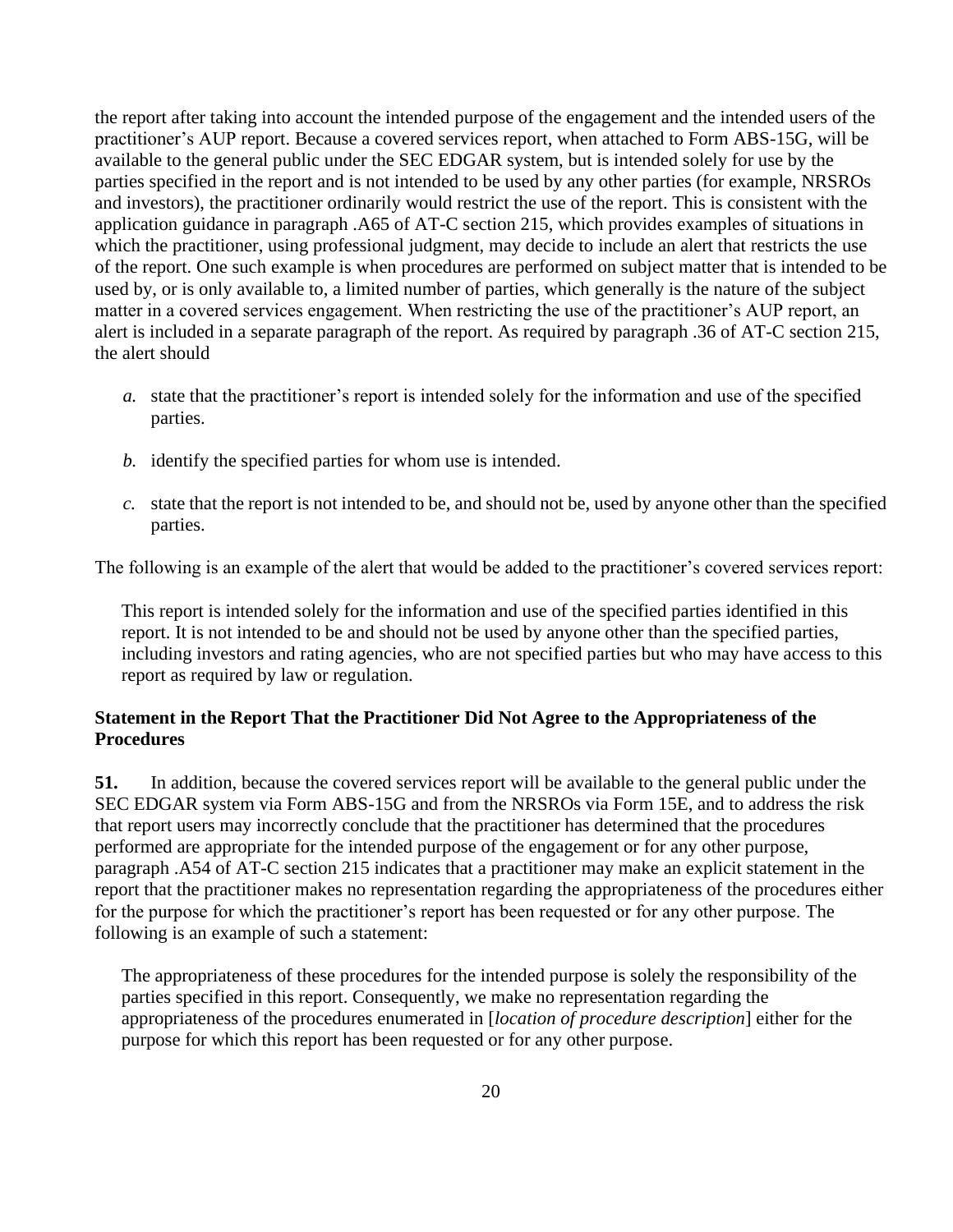### <span id="page-20-0"></span>**Explanatory Language**

**52.** Because the covered services report will be available to the general public under the SEC EDGAR system via Form ABS-15G and from the NRSROs via Form 15E, the practitioner may consider adding language to further clarify what the covered services report does not address. For example, the practitioner may indicate any or all of the following:

- The covered services report is not intended to address one or more of the following items (if applicable):
	- ― The conformity of the origination of the assets to stated underwriting or credit extension guidelines, standards, criteria, or other requirements
	- ― The value of collateral securing such assets
	- ― The compliance of the originator of the assets with federal, state, and local laws and regulations
	- ― Any criteria for due diligence published by an NRSRO
- Any other asset factor or characteristic, not subjected to procedures, that would be material to the likelihood that the issuer of the ABS will pay interest and principal in accordance with applicable terms and conditions.
- The practitioner is not responsible for, and has not agreed to, the appropriateness of the procedures for the intended purpose.
- The practitioner has no responsibility to update the covered services report for events and circumstances occurring after the [*issuance*] or [*as of*] [*period-end date*].
- Procedures were not performed to determine whether the originator of the assets complied with federal, state, or local laws or regulations.
- The responsible party is responsible for the source documents,  $^{12}$  and as such, the practitioner has not performed procedures, or made any representation as to, the accuracy, completeness, or reasonableness of the source documents.

The practitioner may add other items to the report that are not precluded by the attestation standards (for example, that the practitioner used a nonstatistical sampling approach and that there is a risk that the items selected were not representative of the population).

<sup>&</sup>lt;sup>12</sup> The glossary of this SOP defines *source documents* as various documents provided by or on behalf of the responsible party for the purpose of comparing or calculating information related to asset characteristics selected by the responsible party. The documents typically include, but are not limited to, copies of contracts, mortgages, notes, appraisals, and lease agreements.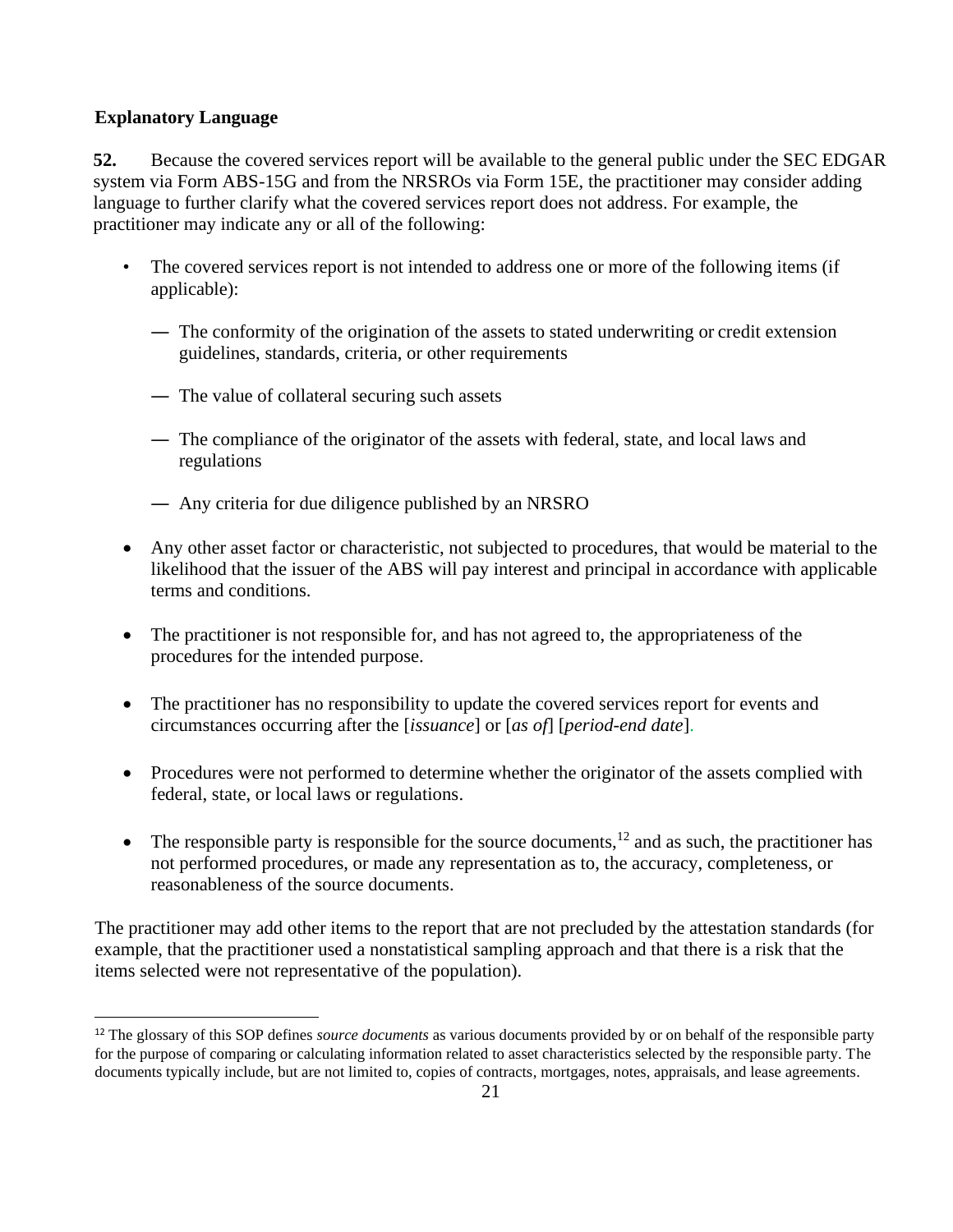#### **Distribution of the Report**

**53.** Paragraph .A69 of AT-C section 215 indicates that a practitioner is not responsible for controlling, and cannot control, the distribution of the practitioner's report after its release. A practitioner may consider informing the engaging party or other specified parties that the practitioner's report is not intended for distribution to parties other than those specified in the practitioner's report. The practitioner may, in connection with establishing the terms of the engagement, reach an understanding with the engaging party that the intended use of the practitioner's report will be restricted and may obtain the engaging party's agreement that the engaging party and specified parties will not distribute such practitioner's report to parties other than those identified therein.

#### **Disclosure That Practitioner Performed Procedures on Preliminary Subject Matter**

**54.** As discussed in paragraphs 35 and 36 of this SOP, in instances in which procedures are performed on the entire pool of financial assets that will be securitized, the practitioner may initially perform certain procedures on preliminary subject matter (for example, the data file) prior to performing the agreed-upon procedures on the final subject matter. In some situations, performing procedures on the preliminary subject matter identifies differences that are communicated to the appropriate party, resulting in changes to the subject matter. In such situations, in meeting the requirement to disclose the procedures performed, the practitioner may determine it is appropriate to disclose the practitioner's involvement with the preliminary subject matter in order for the practitioner's report to not be misleading. If such a determination is made, the following are examples of language that could be included in the report: Prior to performing the procedures [*identify the procedures; for example, set forth below / in attachment X / in this report*] on the data file, we performed certain procedures on earlier versions of the data file and provided the identified differences to the [*identify the appropriate party*], who then provided us with the final data file on which the above procedures were performed.

- *a.* In performing this engagement, we received one or more preliminary data files related to procedures [*identify the procedures; for example, procedures 1–5, 9, 17, and 24*] and performed the procedures [*identify the procedures; for example, as set forth below / in attachment X / in this report*]. The procedures identified differences, which were communicated to [*identify the appropriate party*]. [*Identify the appropriate party*] revised one or more of the [*data files*] based on such communicated differences, where they determined it to be appropriate. We performed the procedures on the final data file, and the results of those procedures are reflected herein.
- *b.* Between [*identify the date of the first data file*] and [*identify the date of the last data file*], we received one or more data files on which to perform our procedures. In performing a comparison of the attributes in the preliminary data file(s) to the corresponding information set forth in the source documents, we identified differences, which were communicated to [*identify the appropriate party*]. The final data file reflects the resolution of differences communicated as determined appropriate by [*identify the appropriate party*]. We performed the procedures on the final data file, and the results of those procedures are reflected herein.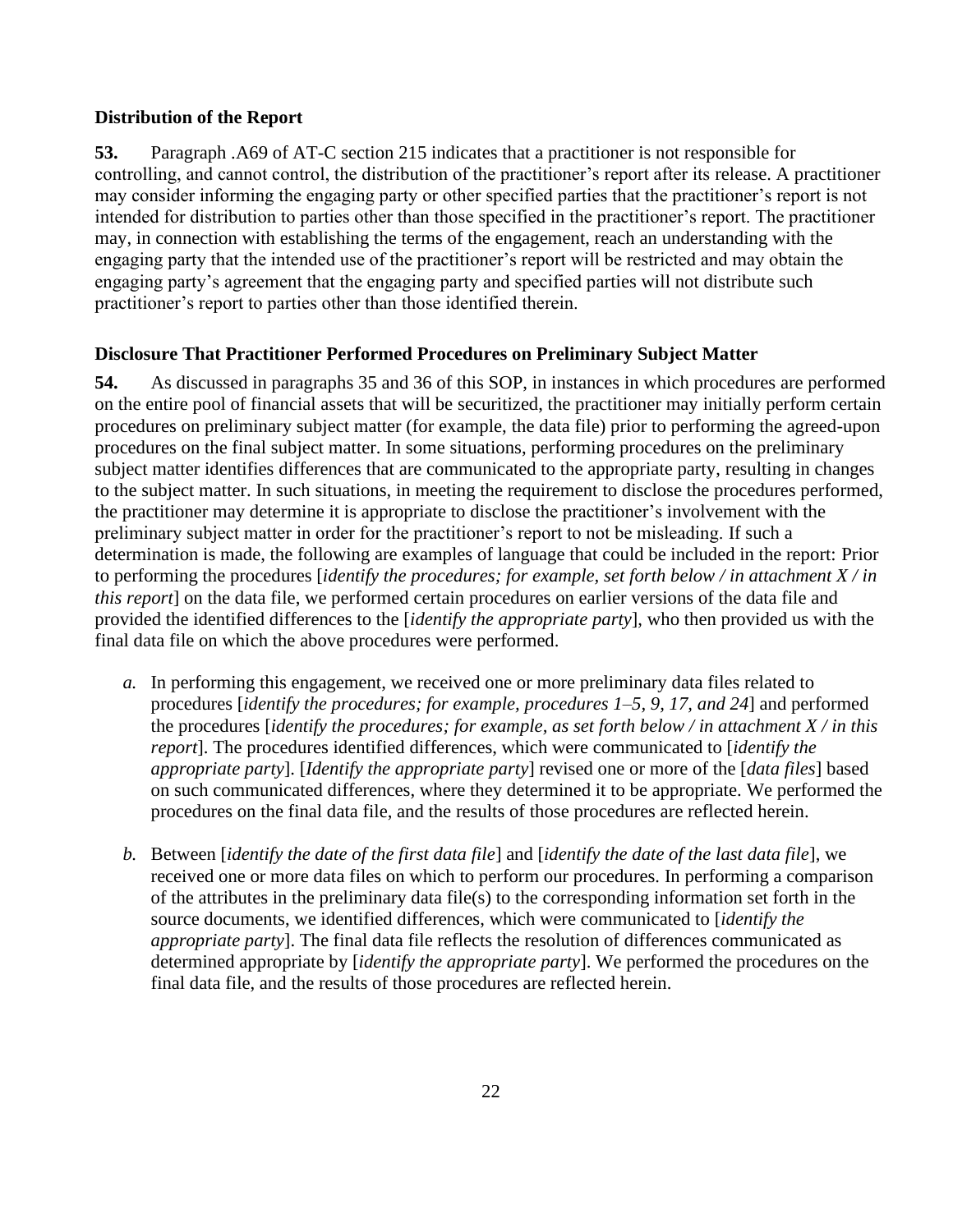#### <span id="page-22-0"></span>**Sensitive Information**

**55.** The "Confidential Client Information Rule" (ET sec. 1.700.001) of the AICPA Code of Professional Conduct states that a member in public practice shall not disclose any confidential client information without the specific consent of the client. Because engagement documentation and, in certain cases, the covered services report prepared by a practitioner often contain sensitive information, the practitioner should adopt reasonable procedures to maintain the confidentiality of that information, as stated in paragraph .39 of AT-C section 105. The following are examples of procedures the practitioner may perform to mitigate the risk that such sensitive information is publicly disclosed:

- Writing the covered services report in a manner that does not disclose sensitive information
- Summarizing the information where appropriate so that sensitive information is not disclosed
- Creating two versions of the exhibit of findings: one detailed version that includes sensitive information, which is provided only to the specified parties for their purposes; and a more summarized version that excludes any sensitive information and is available for Form ABS-15G and Form 15E postings (the practitioner cautiously summarizes the information to avoid altering the meaning of the finding)
- Redacting sensitive information contained in the covered services report attached to Form ABS-15G and Form 15E (cautious redaction of the information is needed to avoid altering the meaning of the findings)

#### <span id="page-22-1"></span>**Reissuing a Covered Services Report**

**56***.* Practitioners do not have responsibilities subsequent to the issuance of the covered services report. However, practitioners may be requested to reissue a covered services report for various reasons. For example, the composition of the portfolio has changed, requiring additional procedures; or an item needing a correction may be identified after the covered services report has been issued. In this instance, the practitioner may agree to a new or amended covered services report that would be provided to the engaging party and, if applicable, other specified parties. Practitioners may consider whether the changes to the covered services report would require that a new Form 15E be completed. In determining whether to complete a new Form 15E along with the reissued covered services report, some considerations include whether

- the information that the practitioner provided in Form 15E remains correct and complete (for example, if a subsequently discovered fact is brought to the practitioner's attention that if known at the time of the issuance of Form 15E would have affected the information required by Form 15E, it will likely result in a reissued Form 15E);
- there are changes to the procedures, findings, or any of the attributes in Item 4 of Form 15E that need to be reflected in an updated covered services report; and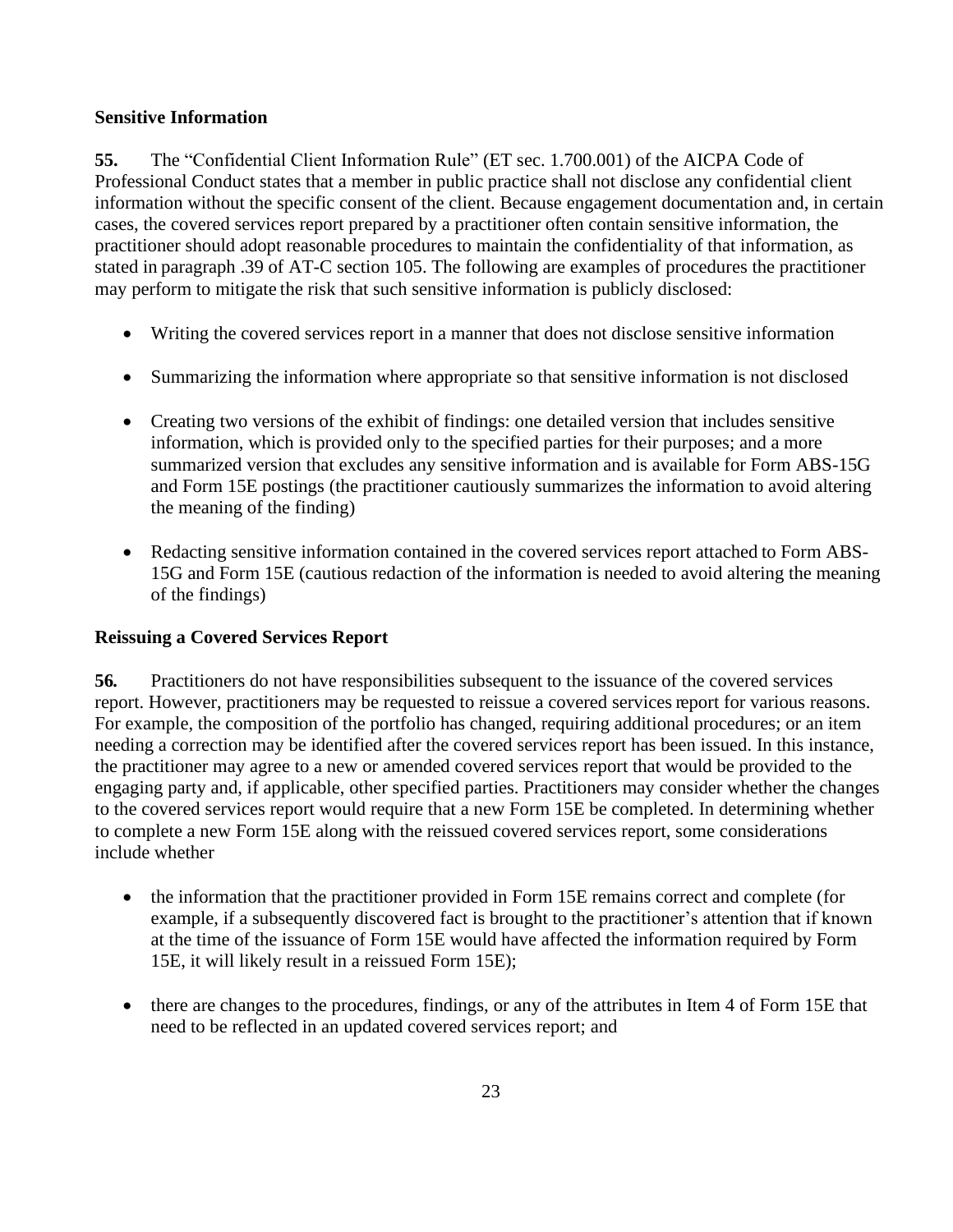• the issuer, sponsor, or underwriter will furnish a new Form ABS-15G with the reissued covered services report, resulting in two versions of the practitioner's report being publicly available.

**57.** If the practitioner determines that a new or amended covered services report is to be issued, the practitioner may consider communicating the rationale in writing to the engaging party and, if applicable, other specified parties. Such communication would make it clear that the new or amended covered services report supersedes the initial covered services report. The practitioner may provide the engaging party with another Form 15E that will have the new or amended covered services report attached. Such Form 15E would include wording that Form 15E is being submitted for the amended report, which supersedes the covered services report submitted with the previously issued Form 15E. Both Form 15E and the new or amended covered services report may include wording that states the reason that the new or amended covered services report has been issued, and that the previously issued covered services report should no longer be used or relied upon.

The following is an example of the wording for the new or amended covered services report:

On [*date of previously issued covered services report being rescinded*], we issued an independent accountants' report on applying agreed-upon procedures relating to certain information with respect to a portfolio of [*describe the assets being securitized; for example, consumer loans, commercial real estate loans, auto leases*]. [*Responsible party*] informed us that [*describe the circumstances that are causing the reissuance of the practitioner's report; for example, the composition of the portfolio changed, the deal name changed, the cutoff date changed*] and requested that a new report be issued. The independent accountants' report on applying agreed-upon procedures described herein supersedes the report issued on [*date of previously issued covered services report being rescinded*]. Furthermore, the specified parties have been instructed to no longer use or rely upon the report issued on [*date of previously issued covered services report being rescinded*].

The following is an example of the wording for Form 15E with the new or amended report:

This Form ABS Due Diligence-15E supersedes our Form ABS Due Diligence-15E dated [*date of previously issued covered services report being rescinded*] pertaining to [*full deal name*]. Since Form ABS Due Diligence-15E dated [*date of previously issued covered services report*] was issued, [*describe the reasons that are causing the report to be reissued*]. Therefore, we have issued the attached independent accountant's report on applying agreed-upon procedures dated [*date of new covered services report*] pertaining to [*full deal name*]. The previously issued independent accountants' report on applying agreed-upon procedures should no longer be used or relied upon by the specified parties.

#### **Adding a Specified Party**

**58.** When the practitioner issues a covered services report that includes an alert restricting the use of the practitioner's report to certain specified parties, and the engaging party subsequently requests the practitioner to add an additional party as a specified party, paragraph .37 of AT-C section 215 requires the practitioner to determine whether to add the additional party as a specified party. As part of this determination, the practitioner is required to consider whether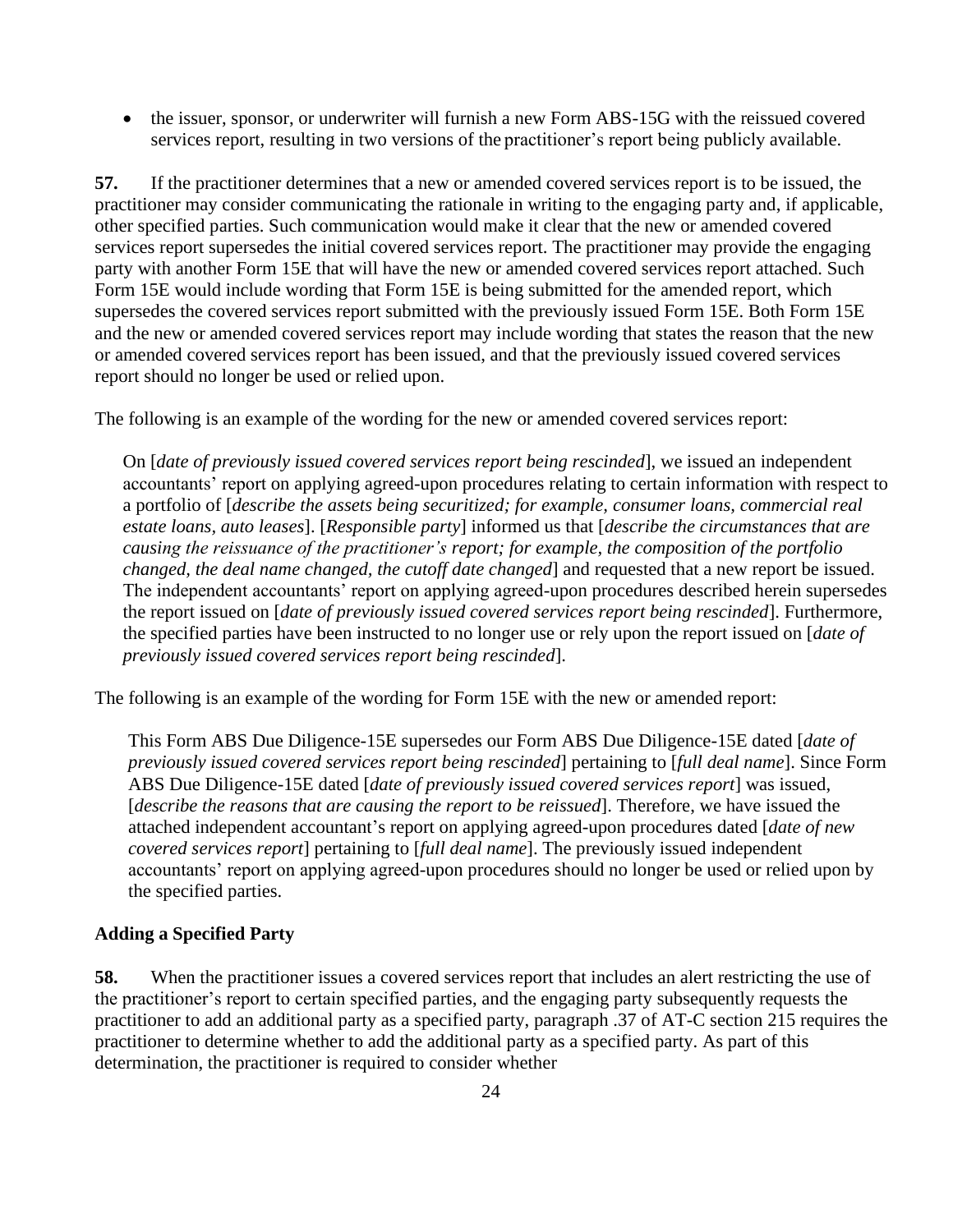- *a*. the proposed additional specified party has acknowledged or will be requested to acknowledge that the procedures performed are appropriate for their purpose. If the practitioner determines that the acknowledgment is necessary, the practitioner should either obtain such acknowledgment directly from the additional specified party or obtain a representation from the engaging party that the additional specified party has agreed to the procedures and acknowledged that the procedures performed are appropriate for their purposes and
- *b*. the report will be reissued to identify the additional specified party.

The practitioner may agree to add the other party as a specified party based on the practitioner's consideration of factors such as the identity of the other parties and the intended use of the practitioner's report.

**59.** The practitioner is not required to reissue the covered services report to identify any additional specified parties included in the alert that restricts the use of the report or, if applicable, to indicate that the additional specified party agreed to and acknowledged the appropriateness of the procedures for their purposes. If the practitioner's report is reissued, the practitioner is not required to change the date of the report. If the practitioner provides a written acknowledgment to the engaging party and the additional party that such party has been added as a specified party, paragraph .38 of AT-C section 215 requires the practitioner to state in the acknowledgment that no procedures were performed subsequent to the original date of the practitioner's AUP report.

## <span id="page-24-0"></span>**Form ABS-15G**

**60.** The issuer, sponsor, or underwriter's Form ABS-15G must contain the "findings and conclusions" of any covered services report obtained by the issuer, sponsor, or underwriter, as well as the criteria against which the assets were evaluated and how the evaluated assets compare to those criteria. As such, the practitioner and the engaging party may consider the following:

- *a.* Reaching agreement that the issuer, sponsor, or underwriter will attach the practitioner's covered services report to Form ABS-15G, and that the issuer, sponsor, or underwriter may not alter in any way or summarize the covered services report provided by the practitioner (except in certain cases with respect to the removal or redaction of sensitive information in the covered services report attached to Form ABS-15G, when agreed to by the practitioner). (See paragraph 55 of this SOP for a discussion of sensitive information.)
- *b.* If the issuer, sponsor, or underwriter will not attach the practitioner's covered services report to Form ABS-15G and instead references the practitioner's covered services or summarizes the covered services report, the practitioner and engaging party may agree that the practitioner will be provided with an opportunity to review the issuer, sponsor, or underwriter's Form ABS-15G prior to submission in order to determine whether it accurately describes the covered services and related findings, if any.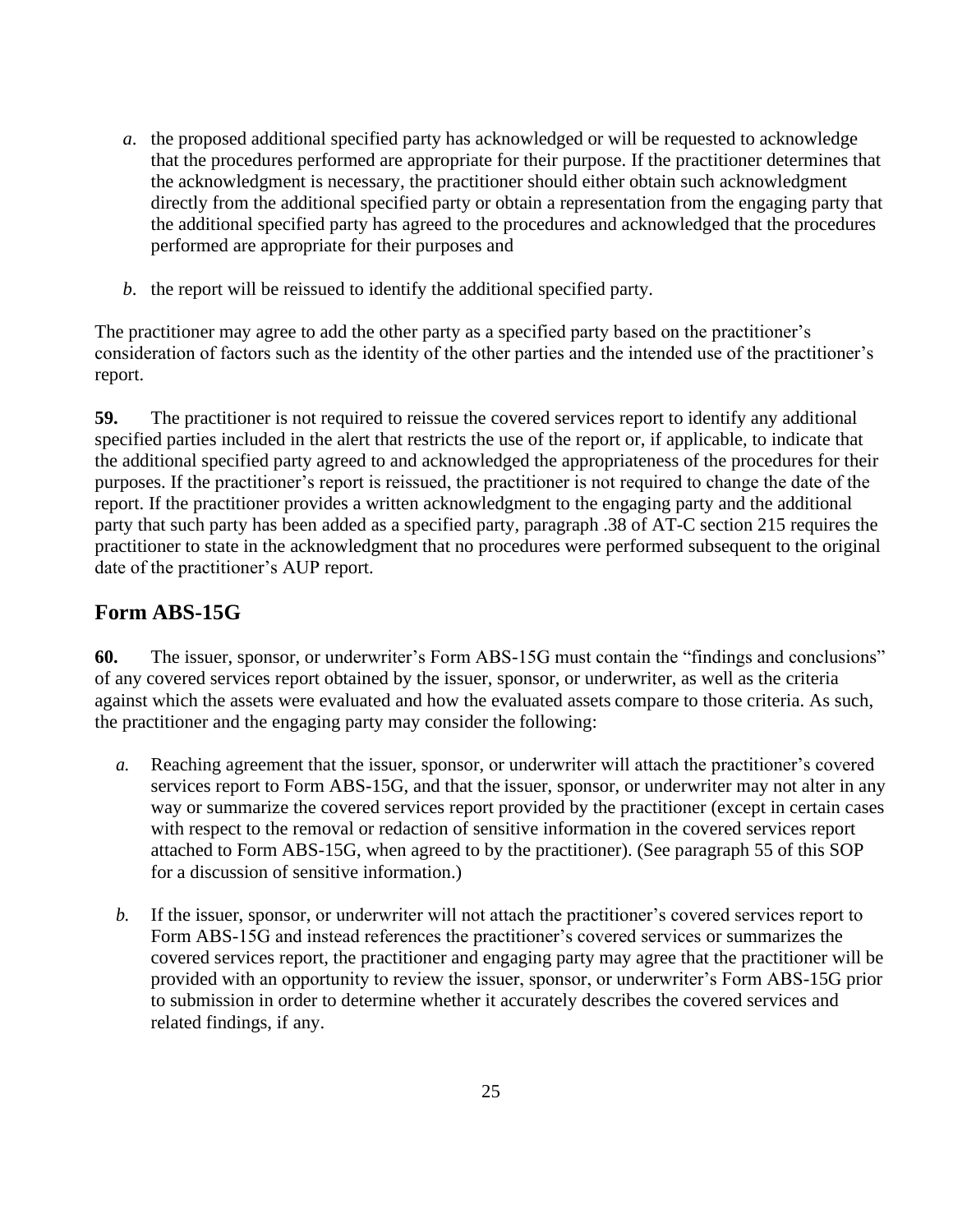**61.** Consistent with the attestation standards, procedures and findings of the practitioner are not considered part of any report until all such standards are met and the report is signed and released. Therefore, draft, unsigned versions of the covered services report provided to the issuer, sponsor, or underwriters prior to the issuance of the final, signed covered services report are not typically considered "interim" reports and should not be attached to Form  $\text{ABS-15G}$ .<sup>13</sup>

**62.** Typically, Form ABS-15G will be furnished through the EDGAR system either prior to or at the same time Form 15E is posted to the Rule 17g-5 website.

### <span id="page-25-0"></span>**Exception Related to Municipal Issuers**

**63.** Form ABS-15G is not required to be furnished to EDGAR by municipal issuers of rated ABS. Municipal issuers are required to make such information available through any means reasonably accessible to the public, including, for example, by posting the information on an issuer-, sponsor-, or underwriter-sponsored website, by voluntarily furnishing Form ABS-15G on EDGAR, or by voluntarily submitting a Form ABS-15G on EMMA.<sup>14</sup> Practitioners follow the same guidelines herein for Form ABS-15G, regardless of the type of securitized assets.

### <span id="page-25-1"></span>**Exception Related to Certain Foreign-Based ABS Issuances**

**64.** Certain foreign issuances (that is, certain non-U.S. transactions) are exempt from the release requirements related to Form ABS-15G and Form 15E if the following conditions are met:<sup>15</sup>

- *a.* The offering is not required to be, and is not, registered under the Securities Act of 1933, as amended (the Securities Act).
- *b.* The issuer of the rated security is not a U.S. person (as defined under Securities Act Rule 902(k)).
- *c.* The security issued by the issuer will be offered and sold upon issuance, and any underwriter or arranger linked to the security will effect transactions of the security after issuance, only in transactions that occur outside the United States.

<sup>15</sup> Page 370 of the release.

 $13$  Page 374 of the release states, in part, "... all third-party due diligence reports obtained by the issuer or underwriter, including interim reports, related to an offering of asset-backed securities should be made publicly available in order for users of credit ratings to more thoroughly evaluate the level of due diligence obtained by the issuer or underwriter as compared to the due diligence services used by an NRSRO rating the Exchange Act-ABS." Reports that are not considered final due diligence reports or interim reports do not result in a Form ABS-15G filing.

 $14$  Page 382 of the release states that "Consequently, although municipal issuers and underwriters will not be required to furnish Form ABS-15G pursuant to Rule 15Ga-2, they are subject to the statutory requirement under Section 15E(s)(4)(A) to make publicly available the findings and conclusions of any third-party due diligence report they obtain. Municipal issuers and underwriters may make such information available through any means reasonably accessible to the public, including, for example, by posting the information on an issuer or underwriter sponsored Internet website, by voluntarily furnishing Form ABS-15G on EDGAR, or by voluntarily submitting a Form ABS-15G on EMMA."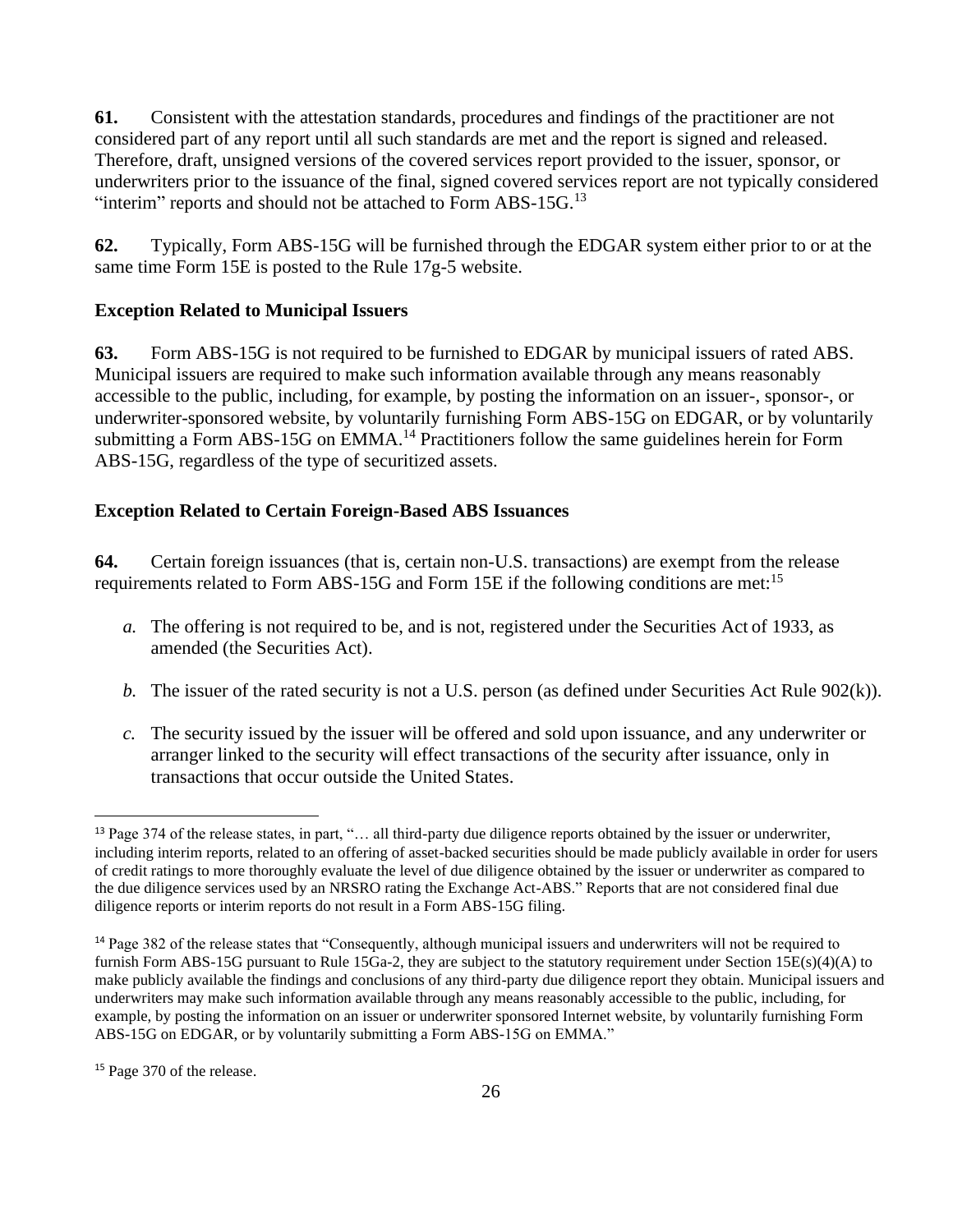### <span id="page-26-0"></span>**Considerations Regarding EDGAR**

**65.** As noted previously, a covered services report may be attached to a Form ABS-15G furnished through the EDGAR system. The EDGAR system does not currently allow files in PDF format. A handwritten or electronic signature included in non-PDF format on EDGAR may be easily obtained by a third party from the publicly available report. Therefore, practitioners may consider using a conformed signature on the covered services report that is attached to Form ABS-15G (for example, /s/ Firm Name). Practitioners may consider implementing procedures to reconcile the final posted Form ABS-15G with the document provided to the responsible party to determine that the covered services report has not been modified.

## <span id="page-26-1"></span>**Effective Date**

**66.** This SOP is effective for AUP reports dated on or after July 15, 2021. Early implementation is permitted.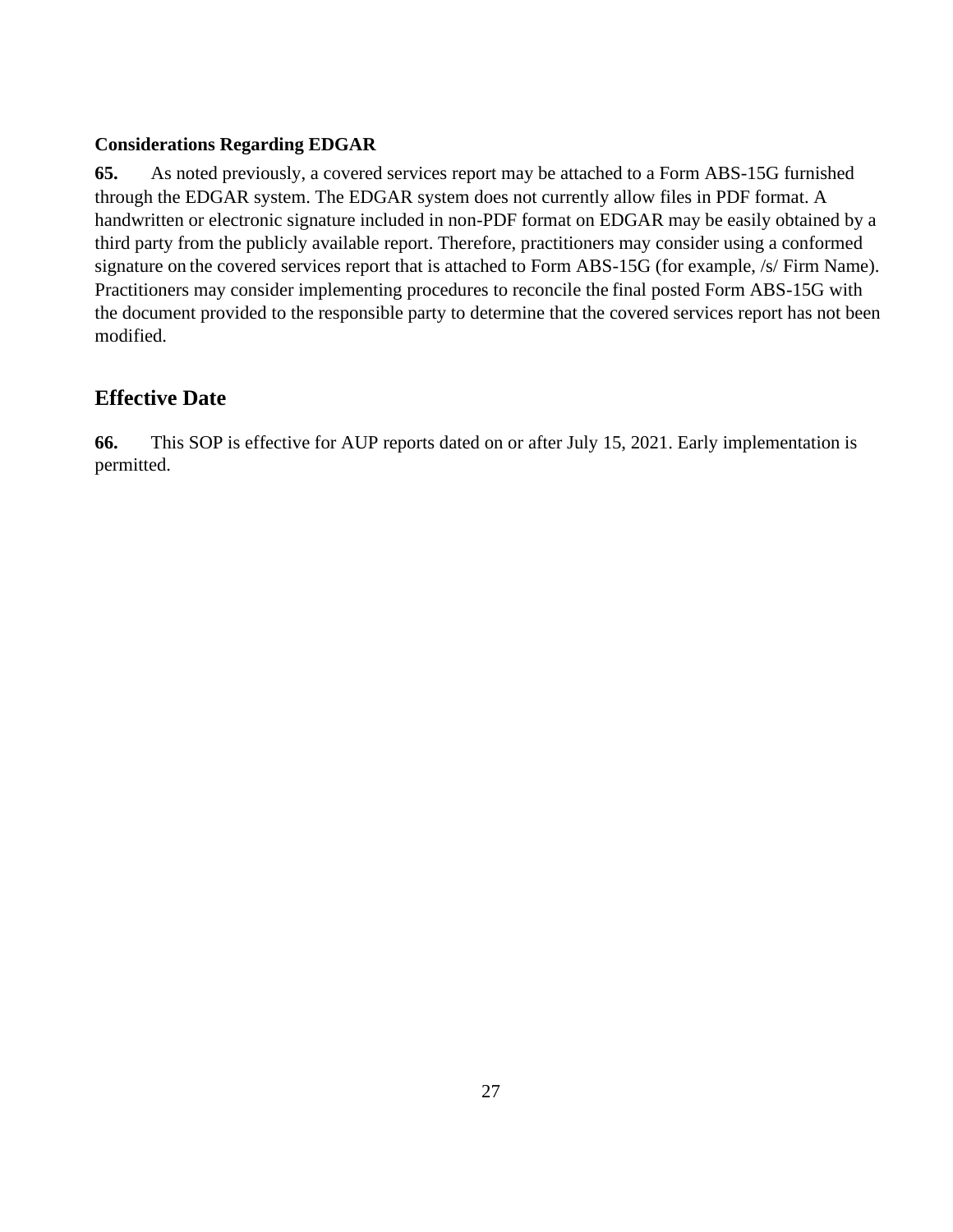# **Appendix A — Illustrative Covered Services Report**

The following is an illustrative practitioner's report for the AUP engagement described in this SOP. It is illustrative only and is not intended to be applicable to, or comprehensive for, all engagements. Accordingly, it may not include items that are relevant to a specific engagement and therefore would be tailored to the facts and circumstances of the particular engagement.

Circumstances include the following:

- Use of the report is restricted to the specified parties (for example, underwriters).
- The report includes additional language acknowledging the appropriateness of the procedures for the intended purpose and the limitations of the procedures performed.
- Other parties have agreed to and acknowledged that the procedures performed are appropriate for their purposes.

#### **Independent Accountant's Report on Applying [Agreed-Upon] Procedures**

#### [*Appropriate Addressee*]

We have performed the procedures enumerated in Attachment A, on [*identify the subject matter; for example, certain information with respect to attributes of the (identify the asset type) relating to (name of transaction)*]. [*The responsible party, for example, XYZ Company*] is responsible for the data file accurately representing the information included in the underlying asset documents and the disclosed assumptions and methodologies.

[*The engaging party, for example, XYZ Fund*] has agreed to and acknowledged that the procedures performed are appropriate to meet the intended purpose of [*identify the intended purpose of the engagement, for example, assisting specified parties in evaluating*] [*identify the subject matter; for example, certain information with respect to attributes of the*] [*identify the asset type*] relating to [*name of transaction*]. This report may not be suitable for any other purpose. Additionally, [*identify the other parties that have agreed to and acknowledged that the procedures performed are appropriate for their purposes; for example, the Trustee of XYZ Company*] has agreed to and acknowledged that the procedures performed are appropriate for their purposes. The procedures performed may not address all the items of interest to a user of this report and may not meet the needs of all users of this report and, as such, users are responsible for determining whether the procedures performed are appropriate for their purposes.

Consequently, we make no representation regarding the appropriateness of the procedures enumerated in Attachment A either for the purpose for which this report has been requested or for any other purpose.

The procedures and associated findings are included in Attachment A.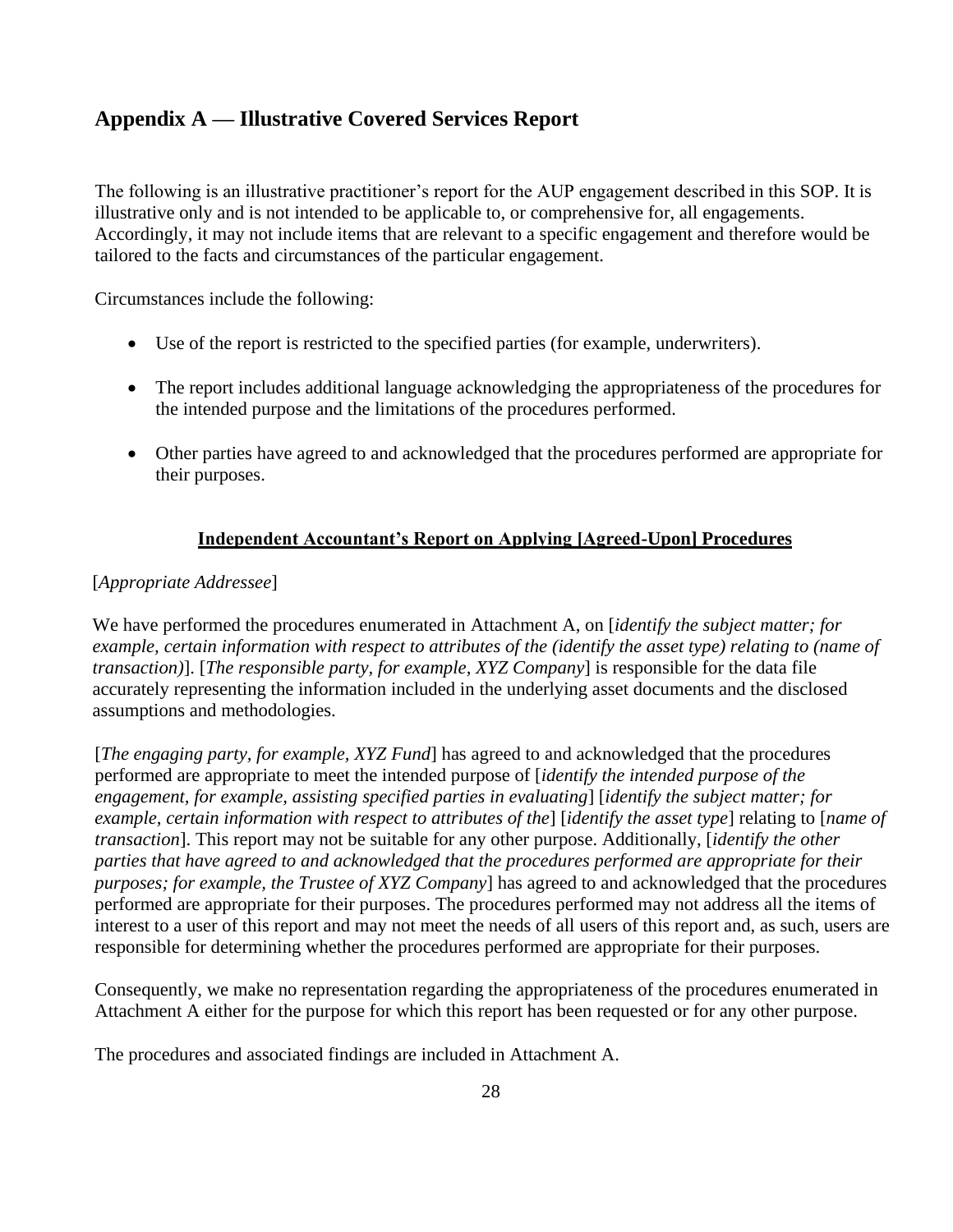We were engaged by [*identify the engaging party; for example, XYZ Fund*] to perform this agreed-upon procedures engagement and conducted our engagement in accordance with attestation standards established by the AICPA. We were not engaged to and did not conduct an examination or review, the objective of which would be the expression of an opinion or a conclusion, respectively, on [*identify the subject matter; for example, certain information with respect to the attributes of the*] [*identify asset type*] relating to [*name of transaction*]. Accordingly, we do not express such opinion or conclusion. Had we performed additional procedures, other matters might have come to our attention that would have been reported to you.

### [*The practitioner may include additional explanatory paragraphs to clarify the scope of the engagement, such as the following:*

Our agreed-upon procedures engagement was not conducted for the purpose of the following:

- Addressing the conformity of the origination of the assets to stated underwriting or credit extension guidelines, standards, criteria, or other requirements
- Addressing the value of collateral securing any such assets being securitized
- Addressing the compliance of the originator of the assets with federal, state, and local laws and regulations
- Satisfying any criteria for due diligence published by a nationally recognized statistical rating organization
- Addressing any other factor or characteristic of the assets that would be material to the likelihood that the issuer of the asset-backed security will pay interest and principal in accordance with applicable terms and conditions
- Forming any conclusions
- Any other terms or requirements of the transaction that do not appear in the report]

We are required to be independent of [*identify the responsible party; for example, XYZ Company*] and to meet our other ethical responsibilities, in accordance with the relevant ethical requirements related to our agreed-upon procedures engagement.

This report is intended solely for the information and use of [*identify or state the specified parties*]. It is not intended to be and should not be used by anyone other than the specified parties, including investors and rating agencies who are not identified as specified parties but who may have access to this report as required by law or regulation.

[*Signature of the practitioner's firm*] [*City and state where the practitioner's report is issued*]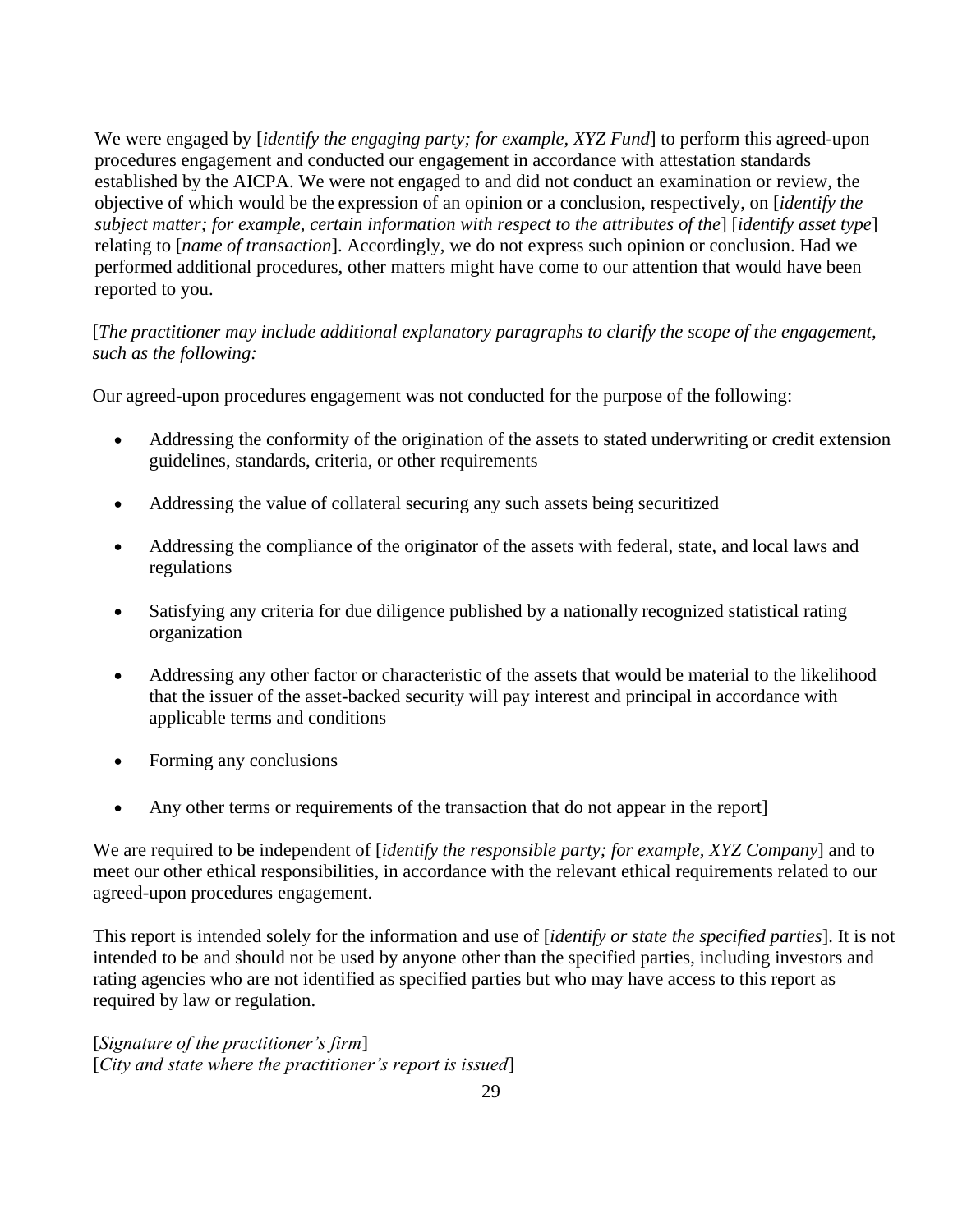[*Date of the practitioner's report*]

[*Include as an attachment an enumeration of the procedures and findings.*]

## **Attachment A — Illustrative Procedures and Findings**

Attachment A presents the procedures and findings referred to in the practitioner's AUP report. These are illustrative procedures a practitioner might perform and findings that a practitioner might report as part of the AUP engagement described in this SOP. They are not intended to be applicable to, or comprehensive for, all engagements.

- 1. As instructed by the sponsors, on behalf of the depositor, we randomly selected a sample of XXX mortgage loans listed on the loan file comparison data file (the data file). The sample subjected to the procedures described below are referred to as the "sample mortgage loans." For the purpose of this procedure, the sponsors, on behalf of the depositor, did not inform us as to the basis for how they selected the number of mortgage loans that we were instructed to randomly select from the data file.
- 2. For each sample mortgage loan, we compared the characteristics listed on Exhibit 1 (the characteristics), as shown on the data file, to the corresponding information located on the source documents listed on Exhibit 1 that were provided by the sponsors, on behalf of the depositor, subject to the qualifications, assumptions, and methodologies provided by the sponsors, on behalf of the depositor, that are stated in the notes to Exhibit 1. Except for the information shown on Exhibit 2, all such compared information was in agreement. Where recomputation was required, the recomputations are described in the notes to Exhibit 1.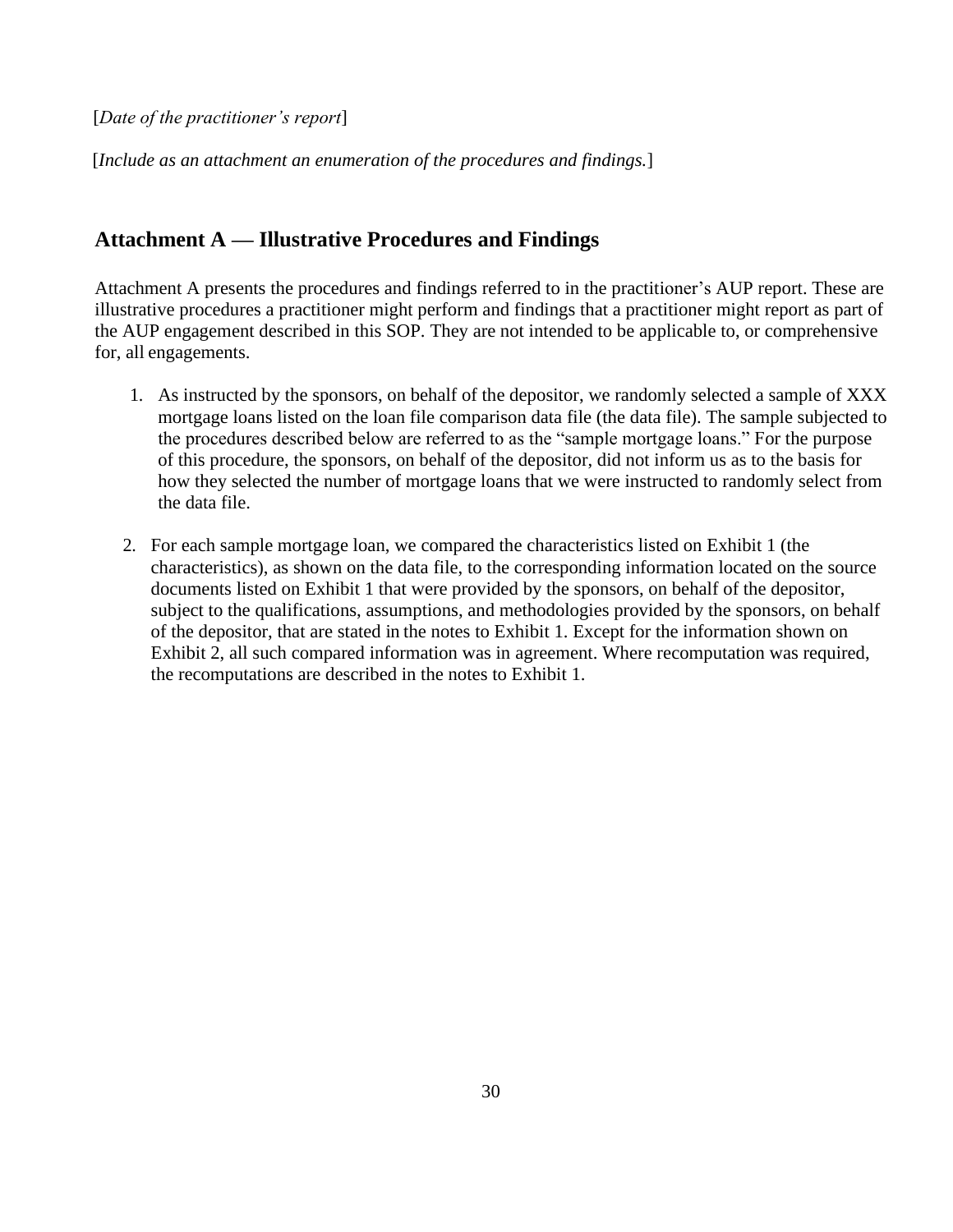## **Appendix B**<sup>16</sup> **— Illustrative Form ABS Due Diligence-15E**

The following is a Form ABS Due Diligence-15E that includes partial illustrative responses and instructions to the practitioner.

#### **UNITED STATES**

#### **SECURITIES AND EXCHANGE COMMISSION**

**Washington, D.C. 20549**

#### **FORM ABS DUE DILIGENCE-15E**

## **CERTIFICATION OF PROVIDER OF THIRD-PARTY DUE DILIGENCE SERVICES FOR ASSET-BACKED SECURITIES**

Pursuant 17 CFR 240.17g-10, this Form must be used by a person providing third-party due diligence services in connection with an asset-backed security to comply with section  $15E(s)(4)(B)$  of the Securities Exchange Act of 1934 (15 U.S.C. 78o-7(s)(4)(B)). Section 15E(s)(4)(B) of the Securities Exchange Act of 1934 requires a person providing the due diligence services to provide a written certification to any nationally recognized statistical rating organization that produces a credit rating to which such due diligence services relate.

#### **Item 1. Identity of the person providing third-party due diligence services**

Legal Name: *Firm legal name* Business Name (if different): Principal Business Address: *Firm business address*

**Item 2. Identity of the person who paid the person to provide third-party due diligence services**

Legal Name: *Engaging party legal name*

Business Name (if different):

Principal Business Address: *Engaging party business address*

#### **Item 3. Credit rating criteria**

If the due diligence performed by the third party is intended to satisfy the criteria for due diligence published by a nationally recognized statistical rating organization, identify the nationally recognized statistical rating organization and the title and date of the published criteria (more than one nationally recognized statistical rating organization may be identified).

<sup>&</sup>lt;sup>16</sup> Italicized material in this appendix is added for illustrative purposes.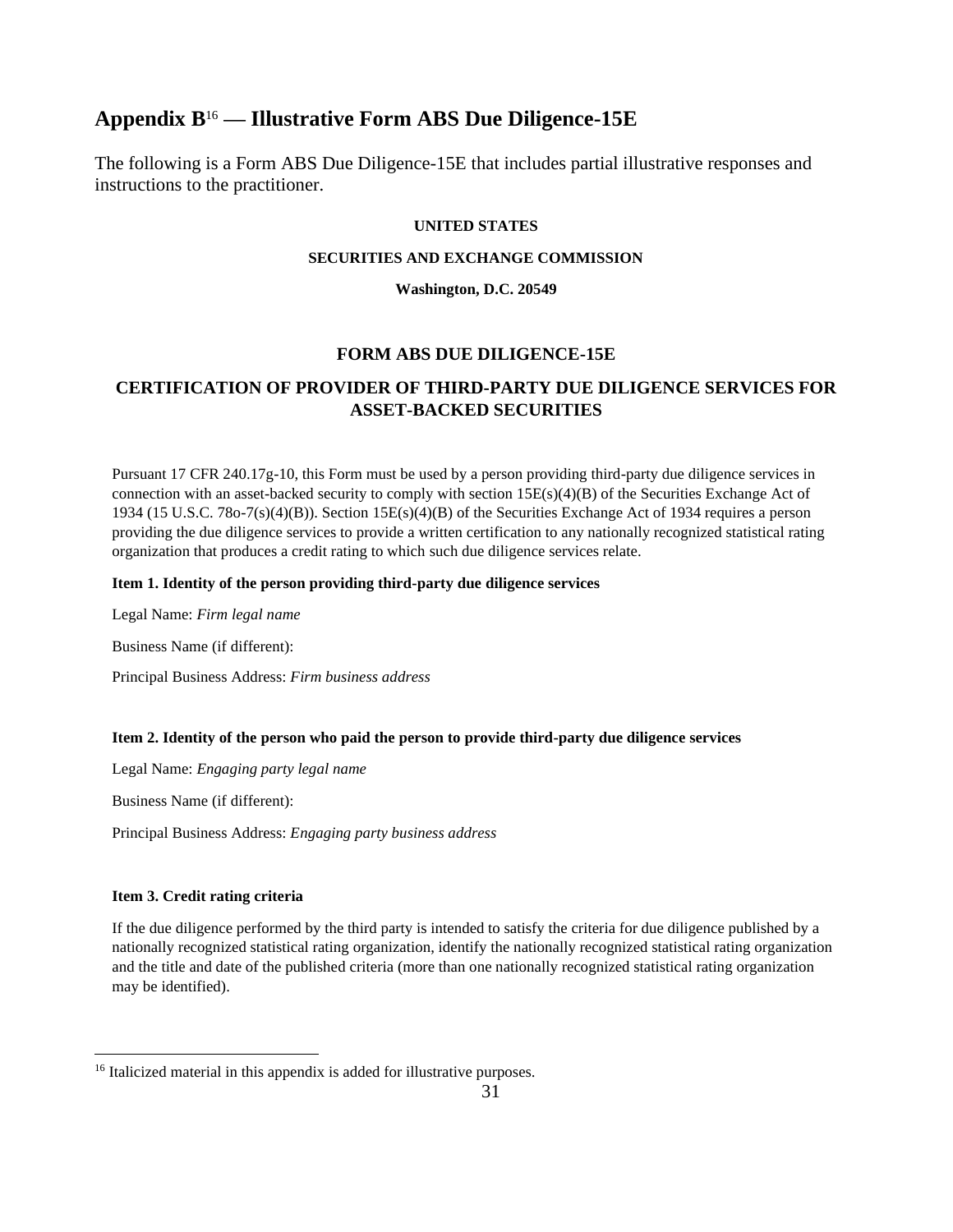*[Firm name] was not engaged to perform procedures that were intended to satisfy any criteria for due diligence published by a nationally recognized statistical rating organization*.

#### **Item 4. Description of the due diligence performed**

Provide a description of the scope and manner of the due diligence services performed in connection with the review of assets that is sufficiently detailed to provide an understanding of the steps taken in performing the review. Include in the description: (1) the type of assets that were reviewed; (2) the sample size of the assets reviewed; (3) how the sample size was determined and, if applicable, computed; (4) whether the accuracy of information or data about the assets provided, directly or indirectly, by the securitizer or originator of the assets was reviewed and, if so, how the review was conducted; (5) whether the conformity of the origination of the assets to stated underwriting or credit extension guidelines, standards, criteria, or other requirements wasreviewed and, if so, how the review was conducted; (6) whether the value of collateral securing such assets was reviewed and, if so, how the review was conducted; (7) whether the compliance of the originator of the assets with federal, state, and local laws and regulations was reviewed and, if so, how the review was conducted; and (8) any other type of review that was part of the due diligence services conducted by the person executing this Form. This description should be attached to the Form and contain the heading "Item 4." Provide this description regardless of whether the due diligence performed is intended to satisfy the criteria for due diligence published by a nationally recognized statistical rating organization.

[Note to practitioner: You may either address the requested items here or as an attachment, depending on preference.]

*The following numbered items are intended to address the numerically requested items of Item 4.*

- *(1) See attached Independent Accountant's Report on Applying Agreed-Upon Procedures dated pertaining to [transaction name].*
- *(2) See attached Independent Accountant's Report on Applying Agreed-Upon Procedures dated pertaining to [transaction name].*
- *(3) See attached Independent Accountant's Report on Applying Agreed-Upon Procedures dated pertaining to [transaction name].*
- *(4) See attached Independent Accountant's Report on Applying Agreed-Upon Procedures dated pertaining to [transaction name].*
- *(5) Not applicable/addressed*
- *(6) Not applicable/addressed*
- *(7) Not applicable/addressed*
- *(8) None*

#### **Item 5. Summary of findings and conclusions of review**

Provide a summary of the findings and conclusions that resulted from the due diligence services that is sufficiently detailed to provide an understanding of the findings and conclusions that were conveyed to the person identified in Item 2. This summary should be attached to the Form and contain the heading "Item 5."

*The findings can be found in the attached Independent Accountant's Report on Applying Agreed-Upon Procedures dated [date] pertaining to [transaction name]. Consistent with attestation standards established by the American*  Institute of Certified Public Accountants, there were no conclusions that resulted from the due diligence services. We *were not engaged to, and did not conduct an examination to, express an opinion or a review to express a conclusion on [identify the subject matter of the engagement].*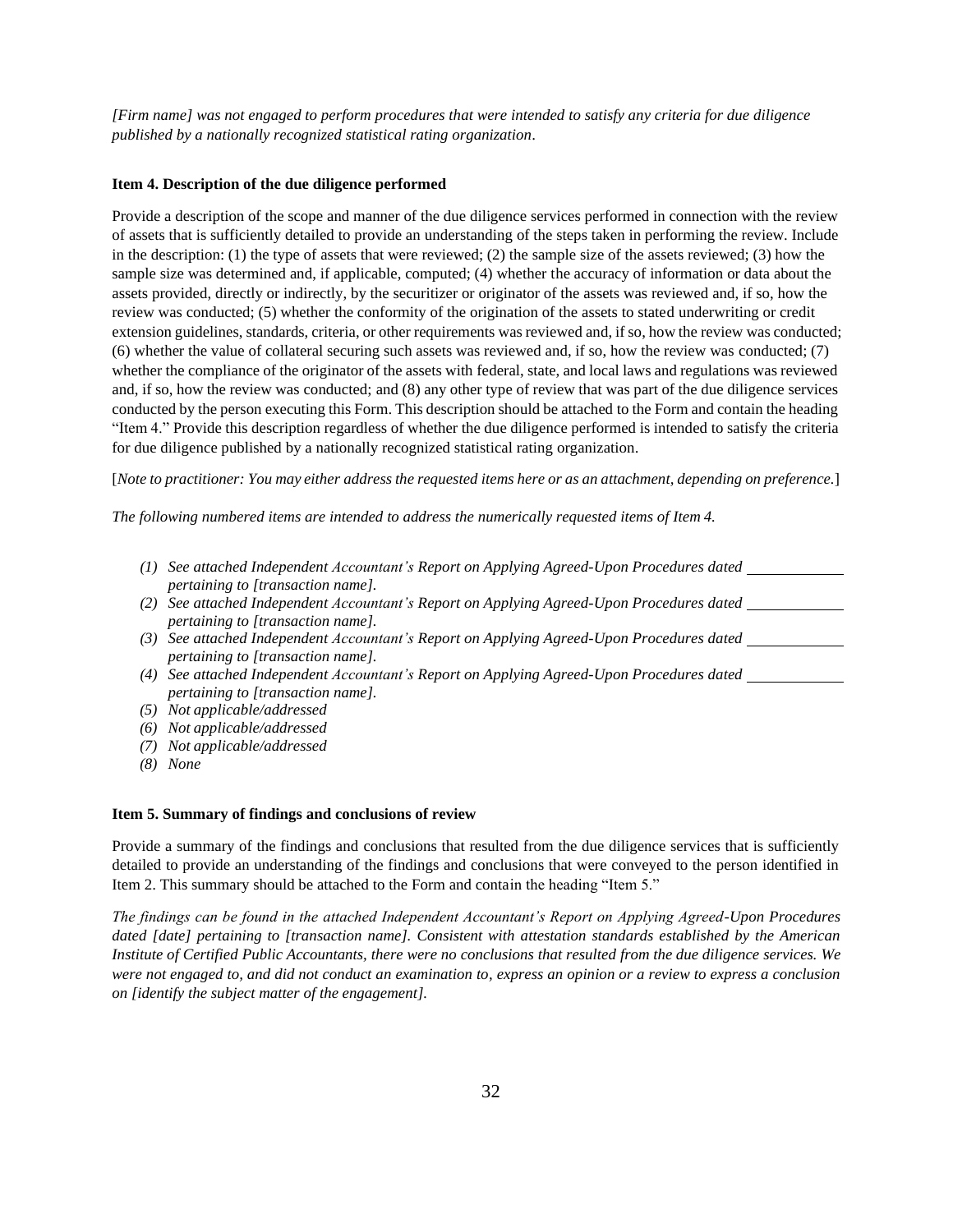#### **CERTIFICATION**

The undersigned has executed this Form ABS Due Diligence-15E on behalf of, and on the authority of, the person identified in Item 1 of the Form. The undersigned, on behalf of the person, represents that the person identified in Item 1 of the Form conducted a thorough review in performing the due diligence described in Item 4 attached to this Form and that the information and statements contained in this Form, including Items 4 and 5 attached to this Form, which are part of this Form, are accurate in all significant respects on and as of the date hereof.

*For purposes of this certification, consistent with attestation standards established by the American Institute of Certified Public Accountants, we were not engaged to, and did not conduct an examination to express an opinion or a review to express a conclusion on the [identify the subject matter of the engagement].*

*Name of Person Identified in Item 1: [Firm name]*

*By: [Name of duly authorized person] [Affix signature] (Print name of duly authorized person) (Signature)*

*Date: [Not earlier than date of the Covered Services Report]*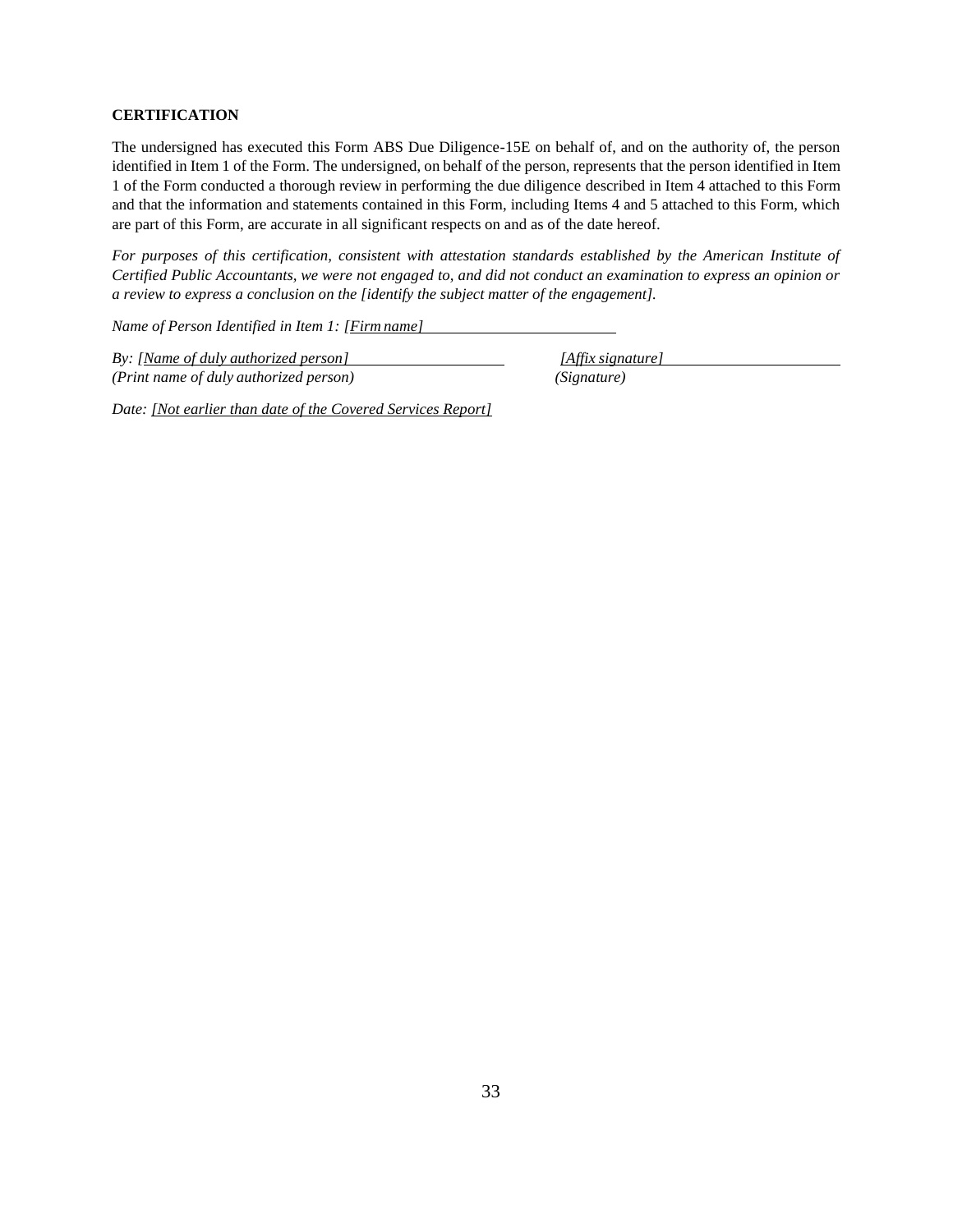# **Appendix C — Glossary**

The following is a glossary of common terms specifically relating to engagements described by this SOP.

**asset-backed security (ABS).** As defined by Section 3(a)(79) of the Securities Exchange Act of 1934, an asset-backed security (ABS) means a fixed-income or other security collateralized by any type of self-liquidating financial asset (including a loan, a lease, a mortgage, or a secured or unsecured receivable) that allows the holder of the security to receive payments that depend primarily on cash flow from the asset, including the following:

- *a.* A collateralized mortgage obligation
- *b.* A collateralized debt obligation
- *c.* A collateralized bond obligation
- *d.* A collateralized debt obligation of asset-backed securities
- *e.* A collateralized debt obligation of collateralized debt obligations
- *f.* A security that the SEC, by rule, determines to be an asset-backed security

The definition of ABS does not include a security issued by a finance subsidiary held by the parent company or a company controlled by the parent company if none of the securities issued by the finance subsidiary are held by an entity that is not controlled by the parent company.

**characteristics.** The asset attributes selected by the responsible party on which the practitioner performs procedures. The characteristics may be subject to procedures for a sample of assets, or all, and specified in the covered services report.

**covered services.** For purposes of this SOP, procedures performed by the practitioner that are considered to be third-party due diligence services in accordance with the release. For example, comparing the information on a data file with the information contained in the hard-copy documents in a loan file is an activity that falls within the definition of due diligence services in the release.

**covered services report.** The agreed-upon procedures report issued by the practitioner resulting from covered services.

**data file.** An electronic file provided by, or on behalf of, the responsible party that comprises various characteristics of the asset(s) within the scope of the agreed-upon procedures.

**depositor.** Defined as either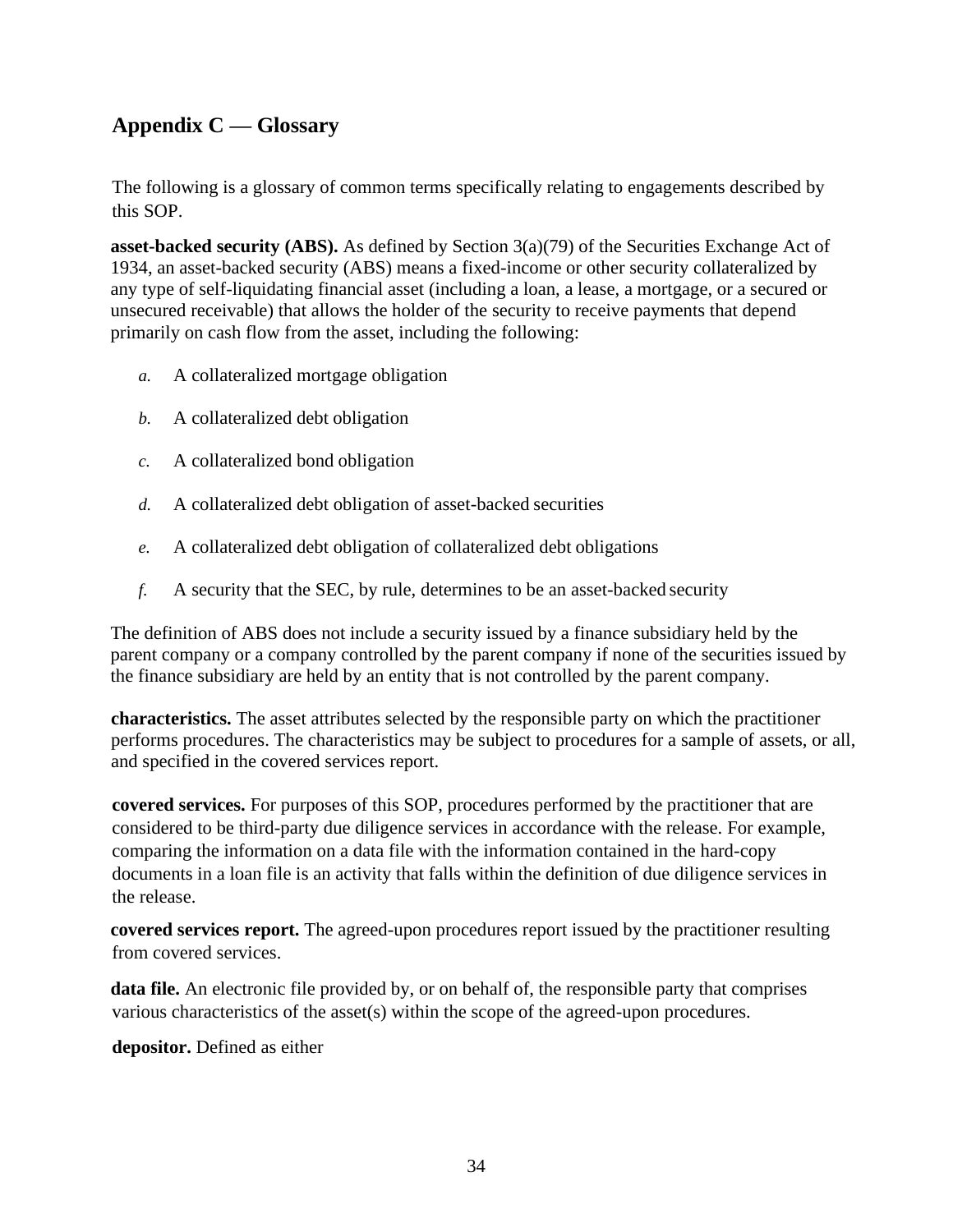- *a.* the entity that receives or purchases the underlying financial assets from the originator and subsequently transfers or sells the financial assets to the issuing entity;
- *b.* the sponsor, in the case of a securitization transaction where there is not an intermediate transfer of the assets from the sponsor to the issuing entity; or
- *c.* the entity that receives or purchases the underlying financial assets from the originator and subsequently transfers or sells the financial assets to the issuing entity in the case of a securitization transaction in which the entity transferring or selling the financial assets directly to the issuing entity is itself a trust.

**due diligence services.** Rule 17g-10 of the release defines due diligence services as a review of the assets underlying an asset-backed security (as defined in this glossary) for the purpose of making findings with respect to the following:

- *a.* The accuracy of the information or data about the assets provided, directly or indirectly, by the securitizer or originator of the assets
- *b.* Whether the origination of the assets conformed to, or deviated from, stated underwriting or credit extension guidelines, standards, criteria, or other requirements
- *c.* The value of collateral securing the assets
- *d.* Whether the originator of the assets complied with federal, state, or local laws or regulations
- *e.* Any other factor or characteristic of the assets that would be material to the likelihood that the issuer of the asset-backed security will pay interest and principal in accordance with applicable terms and conditions

**Form ABS-15G.** Asset-backed securitizer report pursuant to Section 15G of the Securities Exchange Act of 1934.

**Form ABS Due Diligence-15E.** Certification of third-party provider of due diligence services for asset-backed securities. For purposes of this SOP, this form is also referred to as Form 15E.

**issuer.** The entity that organizes and initiates the offering of the asset-backed security (for example, the sponsor or depositor).

**NRSRO.** Nationally recognized statistical rating organization.

**noncovered services.** For purposes of this SOP, procedures performed by the practitioner that are not considered to be third-party due diligence services in accordance with the release.

**originator.** An entity that

*a.* through an extension of credit or otherwise, creates an asset that collateralizes an assetbacked security; and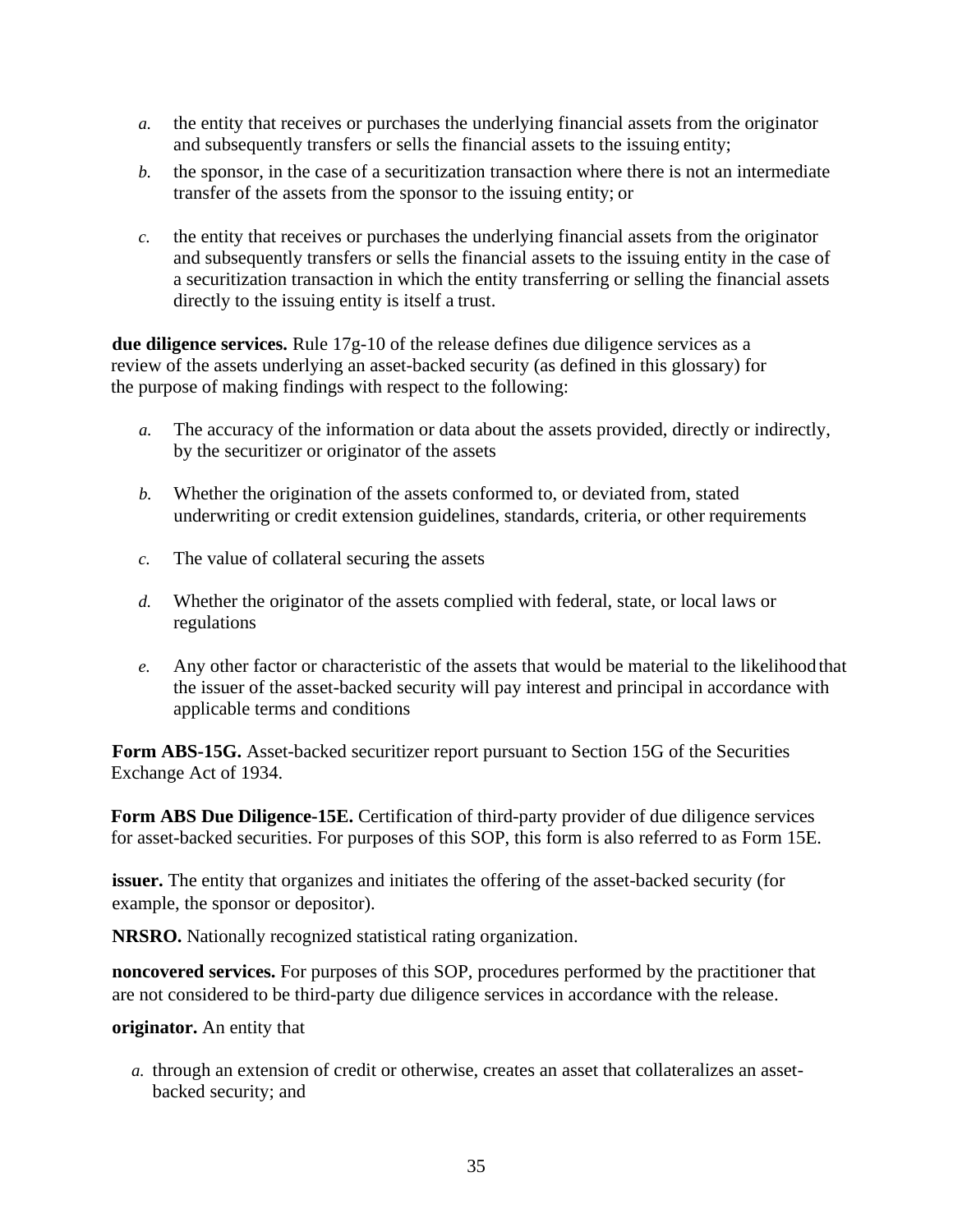*b.* sells the asset directly or indirectly to a securitizer or issuing entity (Section 15G(a)(4) of the Securities Exchange Act of 1934 (15 USC 78o-9(a)(4))).

**release.** For purposes of this SOP, SEC Release No. 34-72936, *Nationally Recognized Statistical Rating Organizations.*

**securitizer.** With respect to a securitization transaction, this is either

- *a.* the depositor of the asset-backed securities (if the depositor is not the sponsor); or
- *b.* the sponsor of the asset-backed securities (Section  $15G(a)(3)$  of the Securities Exchange Act of 1934 (15 USC 78o-9(a)(3))).

**sensitive information.** (1) Personally identifiable information and (2) other information that is deemed by the engaging party to be confidential in nature and does not materially alter the findings of the agreed-upon procedures engagement.

**source documents.** Various documents provided by, or on behalf of, the responsible party for the purpose of comparing or calculating information related to asset characteristics selected by the responsible party. The documents typically include, but are not limited to, copies of contracts, mortgages, notes, appraisals, and lease agreements.

**sponsor.** The entity that organizes and initiates the asset-backed securities transaction by transferring the assets underlying an asset-backed security directly or indirectly to the issuing entity.

**third-party due diligence report.** Any report containing findings and conclusions of any due diligence services performed by a practitioner.

**underwriter.** The entity that underwrites the offering of asset-backed securities and sells them to investors.